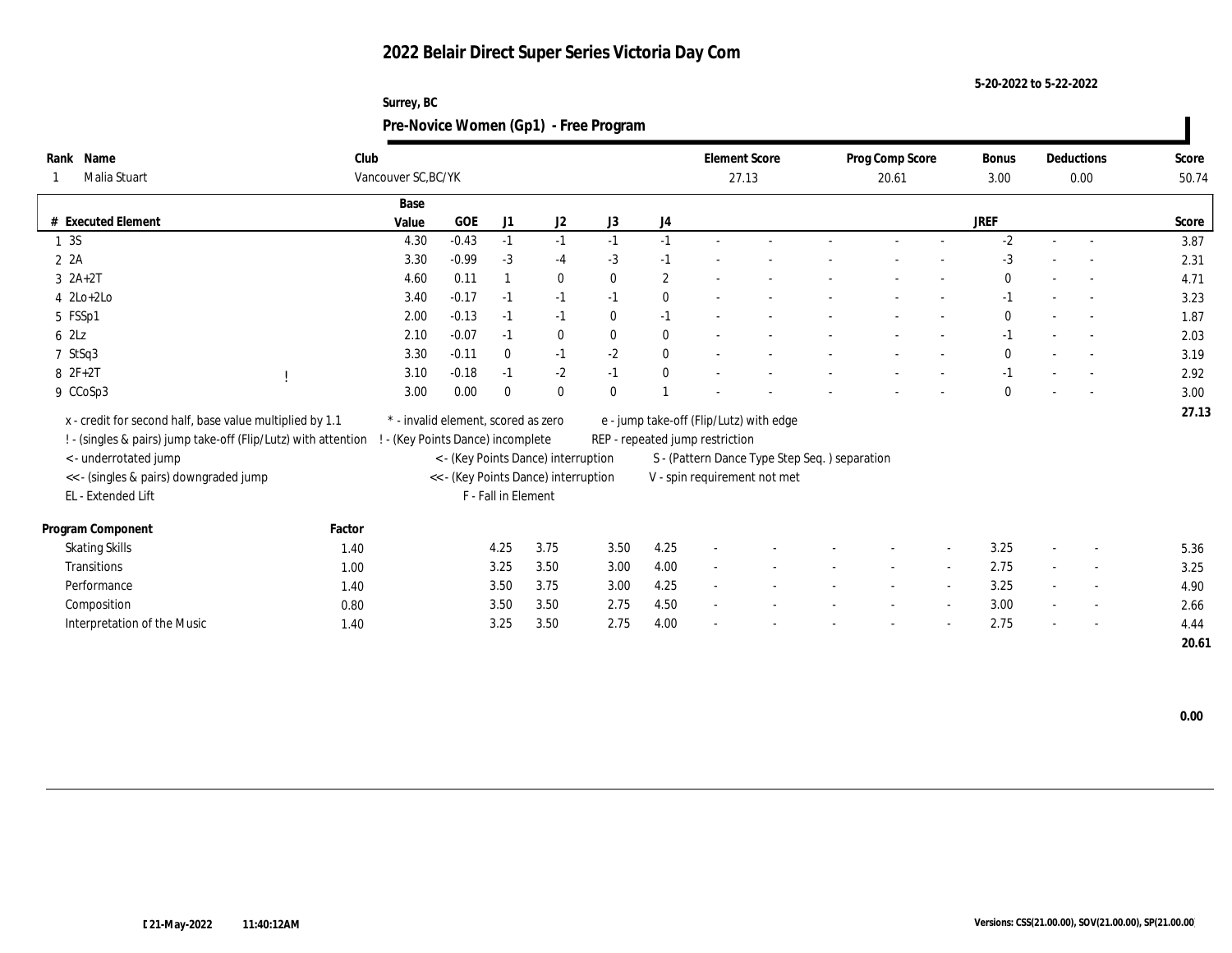| Surrey, BC                            |
|---------------------------------------|
| Pre-Novice Women (Gp1) - Free Program |

| Name<br>Rank                                                   | Club   |                                     |         |                     |                                      |                |                |                                 | <b>Element Score</b>                          | Prog Comp Score |                          | Bonus        | Deductions               | Score |
|----------------------------------------------------------------|--------|-------------------------------------|---------|---------------------|--------------------------------------|----------------|----------------|---------------------------------|-----------------------------------------------|-----------------|--------------------------|--------------|--------------------------|-------|
| Jaelyn Woo<br>2                                                |        | Connaught SC, BC/YK                 |         |                     |                                      |                |                |                                 | 21.29                                         | 22.40           |                          | 0.00         | 1.00                     | 42.69 |
|                                                                |        | Base                                |         |                     |                                      |                |                |                                 |                                               |                 |                          |              |                          |       |
| # Executed Element                                             |        | Value                               | GOE     | J1                  | J <sub>2</sub>                       | J3             | J4             |                                 |                                               |                 |                          | <b>JREF</b>  |                          | Score |
| $1$ 2A $\lt$                                                   |        | 1.10                                | $-0.40$ | $\bf{0}$            | $-4$                                 | $-4$           | $-4$           |                                 |                                               |                 |                          | $-3$         |                          | 0.70  |
| 2 2F                                                           |        | 1.80                                | 0.24    | 3                   |                                      |                | $\mathbf{2}$   |                                 |                                               |                 |                          |              |                          | 2.04  |
| 3 StSq3                                                        |        | 3.30                                | 0.55    | $\overline{2}$      |                                      | $\overline{2}$ | $\mathbf{2}$   |                                 |                                               |                 |                          |              | $\sim$                   | 3.85  |
| 4 FCSp3                                                        |        | 2.80                                | 0.37    | $\boldsymbol{2}$    | $\overline{2}$                       |                |                |                                 |                                               |                 |                          |              | $\overline{\phantom{a}}$ | 3.17  |
| $5$ $2A < +REP$                                                |        | 0.77                                | $-0.55$ | $-5$                | $-5$                                 | $-5$           | $-5$           |                                 |                                               |                 |                          | $-5$         | $\overline{a}$           | 0.22  |
| $62F+2Lo<$                                                     |        | 3.16                                | $-0.42$ | $-3$                | $-1$                                 | $-3$           | $-1$           |                                 |                                               |                 |                          | $-3$         |                          | 2.74  |
| $7$ $2Lz+2T$                                                   |        | 3.40                                | 0.07    | $\bf{0}$            | $\mathbf{1}$                         | $\mathbf{0}$   | $\overline{1}$ |                                 |                                               |                 |                          | $\mathbf{0}$ | $\sim$                   | 3.47  |
| 8 2Lz                                                          |        | 2.10                                | 0.00    | $\mathbf{0}$        | $\bf{0}$                             | $\mathbf{0}$   |                |                                 |                                               |                 |                          | $\mathbf{0}$ |                          | 2.10  |
| 9 CCoSp3                                                       |        | 3.00                                | 0.00    | $\theta$            | $\mathbf{0}$                         | $-1$           |                |                                 |                                               |                 |                          | $\mathbf{0}$ | $\sim$                   | 3.00  |
|                                                                |        |                                     |         |                     |                                      |                |                |                                 |                                               |                 |                          |              |                          | 21.29 |
| x - credit for second half, base value multiplied by 1.1       |        | * - invalid element, scored as zero |         |                     |                                      |                |                |                                 | e - jump take-off (Flip/Lutz) with edge       |                 |                          |              |                          |       |
| ! - (singles & pairs) jump take-off (Flip/Lutz) with attention |        | - (Key Points Dance) incomplete     |         |                     |                                      |                |                | REP - repeated jump restriction |                                               |                 |                          |              |                          |       |
| < - underrotated jump                                          |        |                                     |         |                     | < - (Key Points Dance) interruption  |                |                |                                 | S - (Pattern Dance Type Step Seq.) separation |                 |                          |              |                          |       |
| << - (singles & pairs) downgraded jump                         |        |                                     |         | F - Fall in Element | << - (Key Points Dance) interruption |                |                |                                 | V - spin requirement not met                  |                 |                          |              |                          |       |
| EL - Extended Lift                                             |        |                                     |         |                     |                                      |                |                |                                 |                                               |                 |                          |              |                          |       |
| Program Component                                              | Factor |                                     |         |                     |                                      |                |                |                                 |                                               |                 |                          |              |                          |       |
| <b>Skating Skills</b>                                          | 1.40   |                                     |         | 4.00                | 3.50                                 | 3.75           | 4.25           | $\overline{\phantom{a}}$        |                                               |                 | $\overline{\phantom{a}}$ | 3.50         | $\overline{\phantom{a}}$ | 5.25  |
| Transitions                                                    | 1.00   |                                     |         | 3.25                | 3.75                                 | 4.00           | 4.00           |                                 |                                               |                 |                          | 3.50         | $\overline{\phantom{a}}$ | 3.75  |
| Performance                                                    | 1.40   |                                     |         | 3.50                | 3.50                                 | 3.75           | 4.25           |                                 |                                               |                 |                          | 3.25         | $\overline{\phantom{a}}$ | 5.01  |
| Composition                                                    | 0.80   |                                     |         | 3.75                | 3.75                                 | 4.25           | 4.50           | $\sim$                          |                                               |                 | $\overline{\phantom{a}}$ | 3.50         | $\sim$                   | 3.14  |
| Interpretation of the Music                                    | 1.40   |                                     |         | 3.50                | 3.75                                 | 4.00           | 4.00           |                                 |                                               |                 |                          | 3.25         |                          | 5.25  |
|                                                                |        |                                     |         |                     |                                      |                |                |                                 |                                               |                 |                          |              |                          | 22.40 |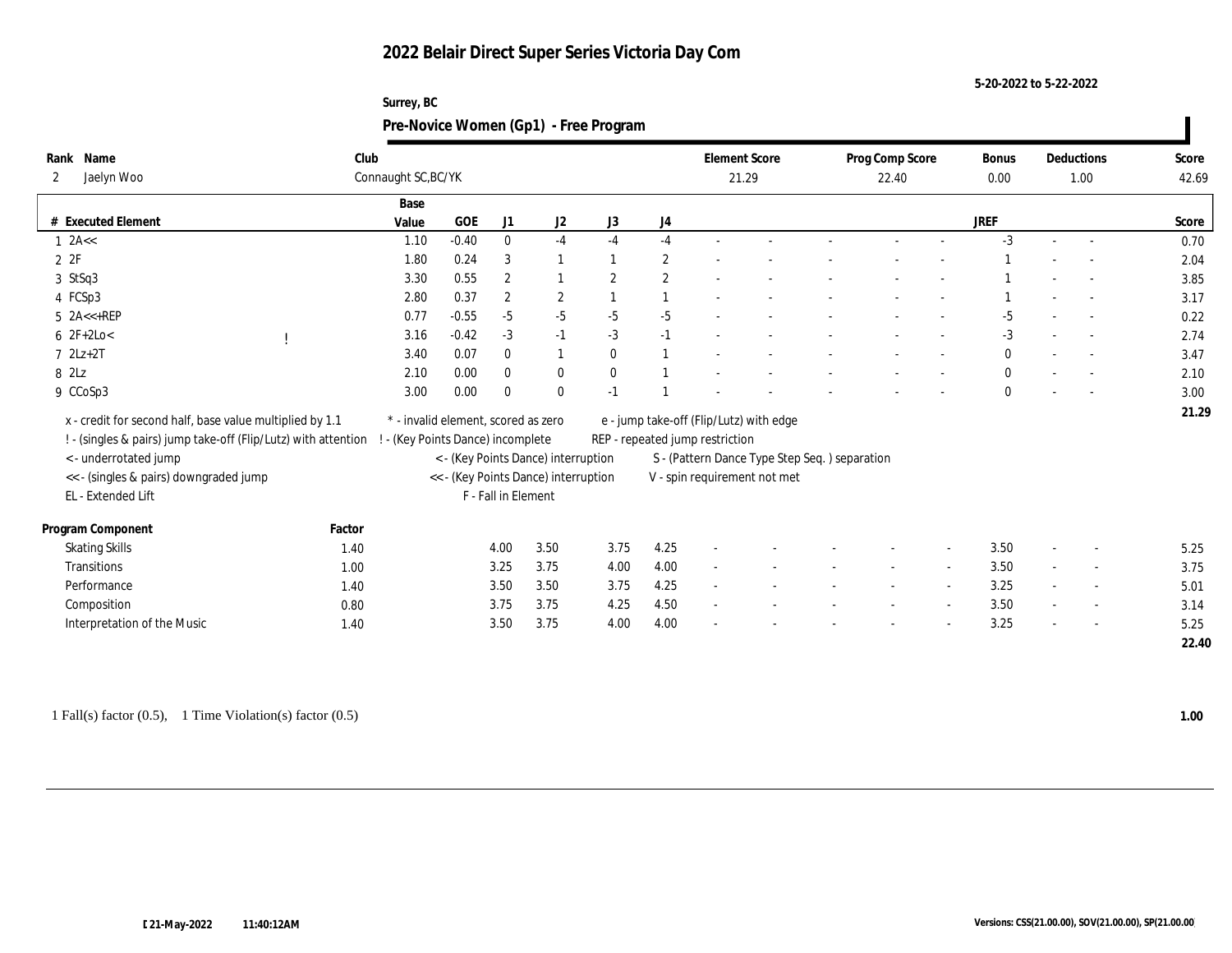| Surrey, BC                            |
|---------------------------------------|
| Pre-Novice Women (Gp1) - Free Program |

| Name<br>Rank                                                   | Club   |                                     |         |                     |                                      |                |                |                                 | <b>Element Score</b>                          | Prog Comp Score | Bonus        | Deductions               | Score |
|----------------------------------------------------------------|--------|-------------------------------------|---------|---------------------|--------------------------------------|----------------|----------------|---------------------------------|-----------------------------------------------|-----------------|--------------|--------------------------|-------|
| Kensington Wong<br>3                                           |        | Delta FSC, BC/YK                    |         |                     |                                      |                |                |                                 | 20.66                                         | 20.98           | 0.00         | 0.00                     | 41.64 |
|                                                                |        | Base                                |         |                     |                                      |                |                |                                 |                                               |                 |              |                          |       |
| # Executed Element                                             |        | Value                               | GOE     | J1                  | J2                                   | J3             | J4             |                                 |                                               |                 | <b>JREF</b>  |                          | Score |
| $1 2A < +2T$                                                   |        | 2.40                                | $-0.43$ | $-3$                | $-3$                                 | $-4$           | $-4$           |                                 |                                               |                 | $-3$         |                          | 1.97  |
| $2$ $2Lz+2Lo$                                                  |        | 3.80                                | 0.00    | $\bf{0}$            | $\mathbf{1}$                         | $\bf{0}$       | $\bf{0}$       |                                 |                                               |                 | $\mathbf{0}$ |                          | 3.80  |
| $3$ 2A $\lt$                                                   |        | 1.10                                | $-0.40$ | $-4$                | $-3$                                 | $-4$           | $-4$           |                                 |                                               |                 | $-3$         |                          | 0.70  |
| $4$ $2\text{L}z$                                               |        | 2.10                                | 0.00    | $\theta$            | $\bf{0}$                             | $\theta$       |                |                                 |                                               |                 | $\mathbf{0}$ | $\sim$                   | 2.10  |
| 5 CCoSp2                                                       |        | 2.50                                | 0.50    | 3                   | $\boldsymbol{2}$                     | $\overline{2}$ | $\overline{2}$ |                                 |                                               |                 |              |                          | 3.00  |
| $62F+2T$                                                       |        | 3.10                                | 0.06    | $\bf{0}$            | $\mathbf{1}$                         | $\bf{0}$       |                |                                 |                                               |                 | $\bf{0}$     |                          | 3.16  |
| 7 StSq1                                                        |        | 1.80                                | $-0.12$ | $\mathbf{0}$        | $-1$                                 | $-2$           |                |                                 |                                               |                 | $-1$         |                          | 1.68  |
| 8 2F                                                           |        | 1.80                                | 0.00    | $\mathbf{0}$        | $\bf{0}$                             | $\mathbf{0}$   | $\bf{0}$       |                                 |                                               |                 | $\bf{0}$     | $\overline{\phantom{a}}$ | 1.80  |
| 9 FCSp2                                                        |        | 2.30                                | 0.15    | $\theta$            |                                      |                |                |                                 |                                               |                 | $\mathbf{0}$ |                          | 2.45  |
| x - credit for second half, base value multiplied by 1.1       |        | * - invalid element, scored as zero |         |                     |                                      |                |                |                                 | e - jump take-off (Flip/Lutz) with edge       |                 |              |                          | 20.66 |
| ! - (singles & pairs) jump take-off (Flip/Lutz) with attention |        | ! - (Key Points Dance) incomplete   |         |                     |                                      |                |                | REP - repeated jump restriction |                                               |                 |              |                          |       |
| < - underrotated jump                                          |        |                                     |         |                     | < - (Key Points Dance) interruption  |                |                |                                 | S - (Pattern Dance Type Step Seq.) separation |                 |              |                          |       |
| << - (singles & pairs) downgraded jump                         |        |                                     |         |                     | << - (Key Points Dance) interruption |                |                |                                 | V - spin requirement not met                  |                 |              |                          |       |
| EL - Extended Lift                                             |        |                                     |         | F - Fall in Element |                                      |                |                |                                 |                                               |                 |              |                          |       |
|                                                                |        |                                     |         |                     |                                      |                |                |                                 |                                               |                 |              |                          |       |
| Program Component                                              | Factor |                                     |         |                     |                                      |                |                |                                 |                                               |                 |              |                          |       |
| <b>Skating Skills</b>                                          | 1.40   |                                     |         | 3.75                | 3.50                                 | 3.50           | 4.00           |                                 |                                               |                 | 2.75         | $\sim$                   | 5.01  |
| Transitions                                                    | 1.00   |                                     |         | 3.75                | 3.50                                 | 3.25           | 4.00           |                                 |                                               |                 | 3.00         | $\sim$                   | 3.50  |
| Performance                                                    | 1.40   |                                     |         | 4.00                | 4.00                                 | 3.00           | 4.25           |                                 |                                               |                 | 3.00         | $\overline{\phantom{a}}$ | 5.14  |
| Composition                                                    | 0.80   |                                     |         | 3.00                | 3.75                                 | 2.75           | 4.25           | $\sim$                          |                                               |                 | 2.75         | $\sim$                   | 2.54  |
| Interpretation of the Music                                    | 1.40   |                                     |         | 3.50                | 3.75                                 | 3.00           | 4.00           |                                 |                                               |                 | 2.25         |                          | 4.79  |
|                                                                |        |                                     |         |                     |                                      |                |                |                                 |                                               |                 |              |                          | 20.98 |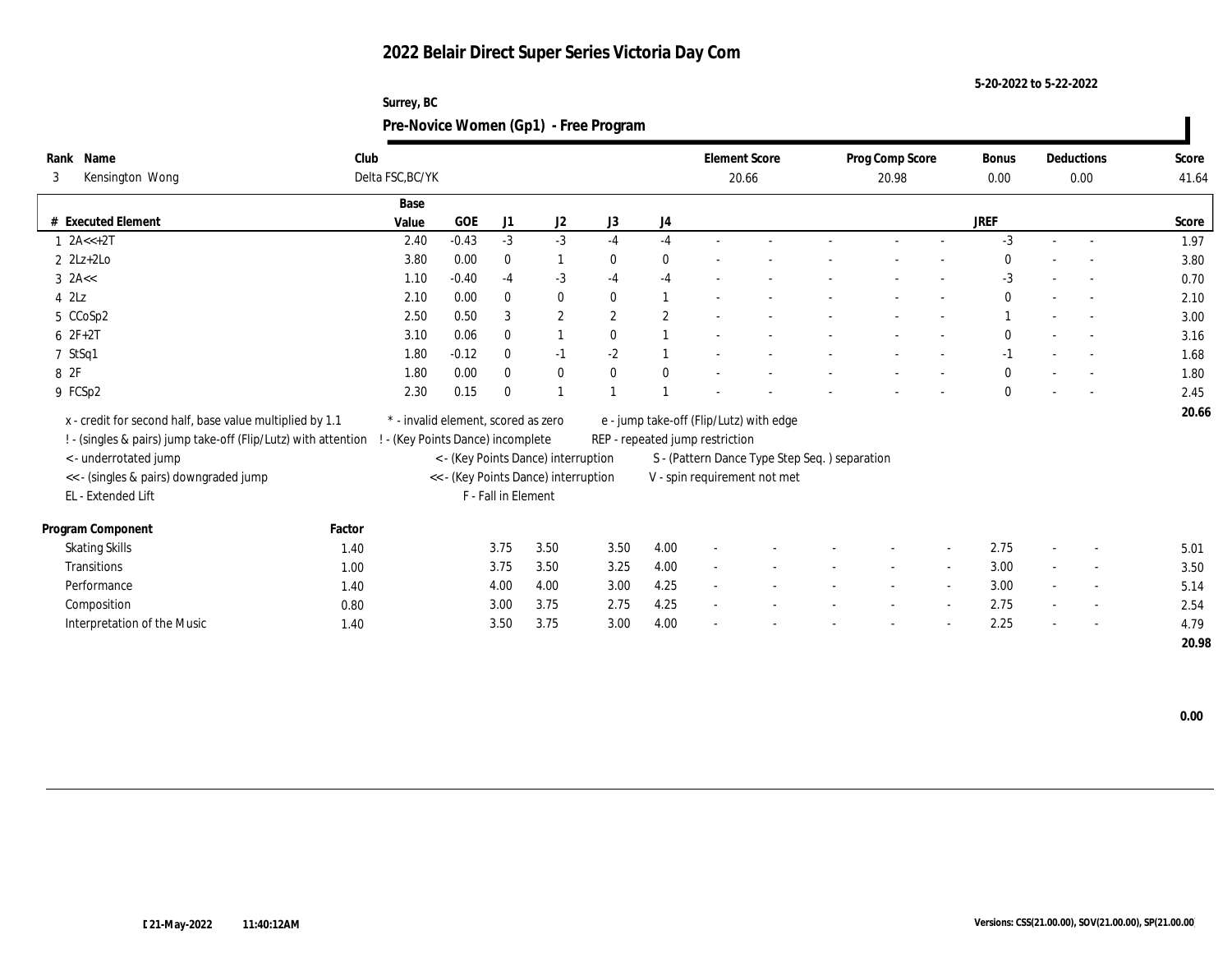| Surrey, BC                            |
|---------------------------------------|
| Pre-Novice Women (Gp1) - Free Program |

| Name<br>Rank                                                    | Club   |                                 |                                     |                     |                                      |              |                  | <b>Element Score</b>            |                                               | Prog Comp Score | <b>Bonus</b> | Deductions               | Score |
|-----------------------------------------------------------------|--------|---------------------------------|-------------------------------------|---------------------|--------------------------------------|--------------|------------------|---------------------------------|-----------------------------------------------|-----------------|--------------|--------------------------|-------|
| Yolanda Tong                                                    |        | Coquitlam SC, BC/YK             |                                     |                     |                                      |              |                  |                                 | 20.78                                         | 19.72           | 0.00         | 0.00                     | 40.50 |
|                                                                 |        | Base                            |                                     |                     |                                      |              |                  |                                 |                                               |                 |              |                          |       |
| # Executed Element                                              |        | Value                           | GOE                                 | J1                  | J2                                   | J3           | $_{\mathrm{J}4}$ |                                 |                                               |                 | JREF         |                          | Score |
| $1 \, 2Lz + 2T <$                                               |        | 3.14                            | $-0.42$                             | $-2$                | $-2$                                 | $-2$         | $-2$             |                                 |                                               |                 | $-2$         |                          | 2.72  |
| $2 \text{ } 2\text{Lo+1} \text{Eu+2S}$                          |        | 3.50                            | $-0.11$                             | $-1$                | $\bf{0}$                             | $-1$         | $\mathbf{1}$     |                                 |                                               |                 | $-1$         |                          | 3.39  |
| $3 \t2F+2T<<$                                                   |        | 2.20                            | $-0.54$                             | $-3$                | $-3$                                 | $-3$         | $-3$             |                                 |                                               |                 | $-3$         |                          | 1.66  |
| 4 1 A                                                           |        | 1.10                            | 0.00                                | $\mathbf{0}$        | $\bf{0}$                             | $\mathbf{0}$ | $\bf{0}$         |                                 |                                               |                 | $\mathbf{0}$ |                          | 1.10  |
| 5 FCSp3                                                         |        | 2.80                            | 0.00                                | $\theta$            | $\overline{1}$                       | $\theta$     | $-1$             |                                 |                                               |                 | $\mathbf{0}$ | $\sim$                   | 2.80  |
| 6 StSq2                                                         |        | 2.60                            | 0.09                                | $\mathbf{0}$        | $\mathbf{1}$                         | $\mathbf{0}$ |                  |                                 |                                               |                 | $\mathbf{0}$ |                          | 2.69  |
| 72Lzq                                                           |        | 2.10                            | $-0.42$                             | $-2$                | $-2$                                 | $-2$         | $-1$             |                                 |                                               |                 | $-2$         |                          | 1.68  |
| 8 2Fq                                                           |        | 1.80                            | $-0.36$                             | $-2$                | $-2$                                 | $-2$         | $-2$             |                                 |                                               |                 | $-2$         |                          | 1.44  |
| 9 CCoSp3                                                        |        | 3.00                            | 0.30                                |                     |                                      |              |                  |                                 |                                               |                 |              | $\sim$                   | 3.30  |
| x - credit for second half, base value multiplied by 1.1        |        |                                 | * - invalid element, scored as zero |                     |                                      |              |                  |                                 | e - jump take-off (Flip/Lutz) with edge       |                 |              |                          | 20.78 |
| ! - (singles & pairs) jump take-off (Flip/Lutz) with attention  |        | - (Key Points Dance) incomplete |                                     |                     |                                      |              |                  | REP - repeated jump restriction |                                               |                 |              |                          |       |
|                                                                 |        |                                 |                                     |                     | < - (Key Points Dance) interruption  |              |                  |                                 | S - (Pattern Dance Type Step Seq.) separation |                 |              |                          |       |
| < - underrotated jump<br><< - (singles & pairs) downgraded jump |        |                                 |                                     |                     | << - (Key Points Dance) interruption |              |                  |                                 | V - spin requirement not met                  |                 |              |                          |       |
| EL - Extended Lift                                              |        |                                 |                                     | F - Fall in Element |                                      |              |                  |                                 |                                               |                 |              |                          |       |
|                                                                 |        |                                 |                                     |                     |                                      |              |                  |                                 |                                               |                 |              |                          |       |
| Program Component                                               | Factor |                                 |                                     |                     |                                      |              |                  |                                 |                                               |                 |              |                          |       |
| <b>Skating Skills</b>                                           | 1.40   |                                 |                                     | 3.25                | 3.25                                 | 3.25         | 4.25             |                                 |                                               |                 | 3.75         | $\overline{\phantom{a}}$ | 4.79  |
| Transitions                                                     | 1.00   |                                 |                                     | 3.25                | 3.25                                 | 3.00         | 4.00             |                                 |                                               |                 | 3.50         | $\overline{\phantom{a}}$ | 3.33  |
| Performance                                                     | 1.40   |                                 |                                     | 3.25                | 3.00                                 | 3.00         | 4.25             |                                 |                                               |                 | 3.50         | $\sim$                   | 4.55  |
| Composition                                                     | 0.80   |                                 |                                     | 3.50                | 3.25                                 | 3.25         | 4.00             | $\sim$                          |                                               |                 | 3.50         | $\sim$                   | 2.74  |
| Interpretation of the Music                                     | 1.40   |                                 |                                     | 3.00                | 3.00                                 | 2.75         | 4.00             |                                 |                                               |                 | 3.25         |                          | 4.31  |
|                                                                 |        |                                 |                                     |                     |                                      |              |                  |                                 |                                               |                 |              |                          | 19.72 |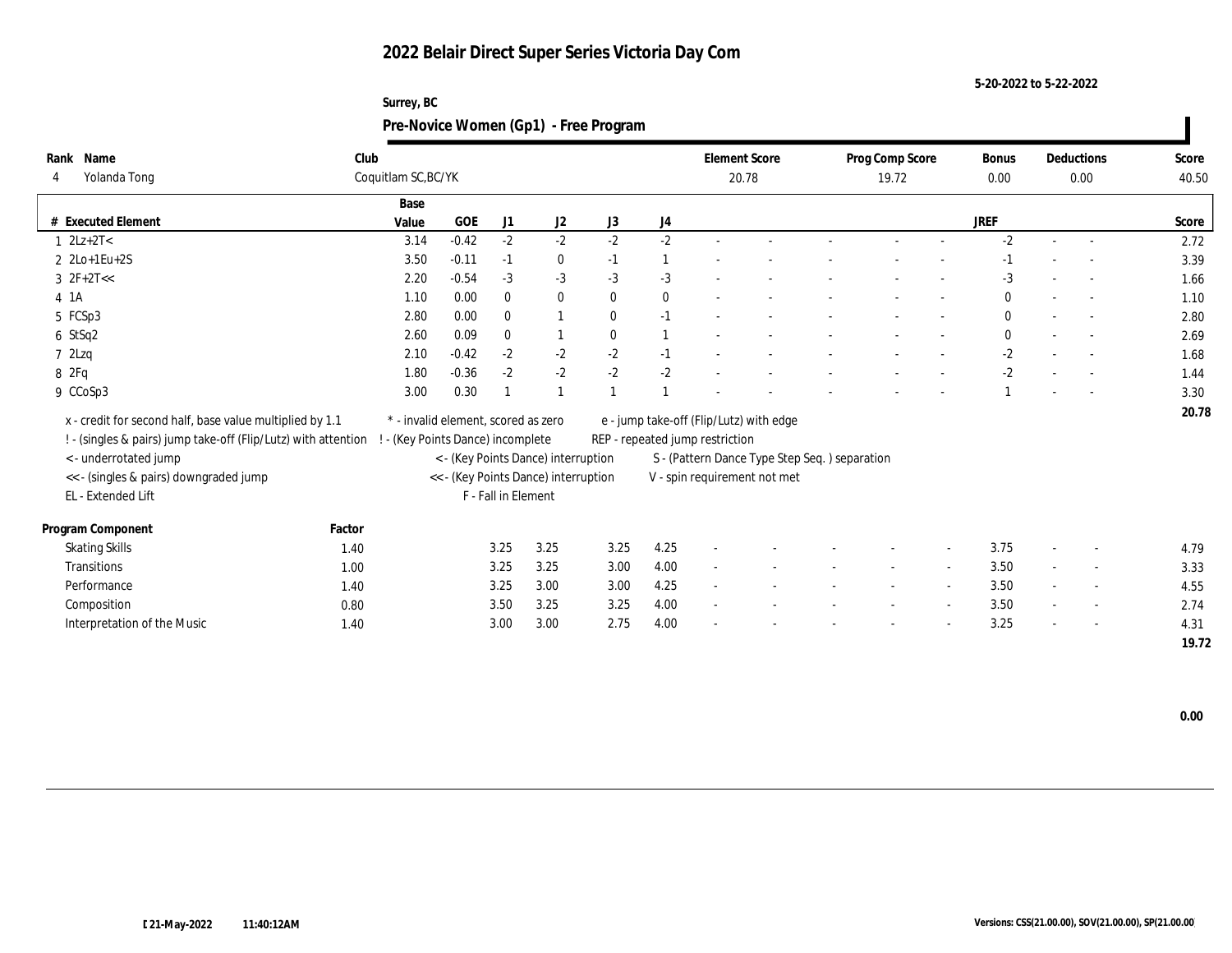#### **5-20-2022 to 5-22-2022**

#### **Surrey, BC Pre-Novice Women (Gp1) - Free Program**

| Name<br>Rank                           | Club                                                           |                                     |            |                     |                                      |              |              |                                 | <b>Element Score</b>                           | Prog Comp Score |                          | Bonus        | Deductions               | Score |
|----------------------------------------|----------------------------------------------------------------|-------------------------------------|------------|---------------------|--------------------------------------|--------------|--------------|---------------------------------|------------------------------------------------|-----------------|--------------------------|--------------|--------------------------|-------|
| Makayla Forrest<br>5                   |                                                                | Kelowna FSC, BC/YK                  |            |                     |                                      |              |              |                                 | 20.55                                          | 18.80           |                          | 0.00         | 0.50                     | 38.85 |
|                                        |                                                                | Base                                |            |                     |                                      |              |              |                                 |                                                |                 |                          |              |                          |       |
| # Executed Element                     |                                                                | Value                               | <b>GOE</b> | J1                  | J <sub>2</sub>                       | J3           | J4           |                                 |                                                |                 |                          | <b>JREF</b>  |                          | Score |
| $1 \quad 2Lz + 2T + 2Lo$               |                                                                | 5.10                                | 0.00       | $\mathbf{0}$        | $\mathbf{1}$                         | $\mathbf{0}$ | $-1$         |                                 |                                                |                 |                          | $\Omega$     | $\sim$                   | 5.10  |
| $2 ZF+2T$                              |                                                                | 3.10                                | $-0.42$    | $-2$                | $-1$                                 | $-4$         | $-3$         |                                 |                                                |                 |                          | $-2$         |                          | 2.68  |
| $3 \; 2S+2Lo <<$                       |                                                                | 1.80                                | $-0.61$    | $-5$                | $-4$                                 | $-4$         | $-5$         |                                 |                                                |                 |                          | $-5$         | $\sim$                   | 1.19  |
| 4 CCoSp2                               |                                                                | 2.50                                | 0.00       | $\bf{0}$            | $\bf{0}$                             |              | $\bf{0}$     |                                 |                                                |                 |                          | $\mathbf{0}$ | $\sim$                   | 2.50  |
| 5 2F                                   |                                                                | 1.80                                | $-0.18$    | $-1$                | $-1$                                 | $-1$         | $-1$         |                                 |                                                |                 |                          | $-1$         | $\sim$                   | 1.62  |
| 6 1A                                   |                                                                | 1.10                                | 0.04       |                     | $\bf{0}$                             | $\mathbf{0}$ | $\mathbf{1}$ |                                 |                                                |                 |                          | $\theta$     | $\overline{\phantom{a}}$ | 1.14  |
| $7$ 2Lz $<$                            |                                                                | 1.68                                | $-0.84$    | $-5$                | $-5$                                 | $-5$         | $-5$         |                                 |                                                |                 |                          | $-5$         | $\overline{a}$           | 0.84  |
| 8 FSSp2                                |                                                                | 2.30                                | $-0.23$    | $-2$                | $-1$                                 | $-1$         | $-1$         |                                 |                                                |                 |                          | $-1$         | $\sim$                   | 2.07  |
| 9 StSq3                                |                                                                | 3.30                                | 0.11       |                     | $\mathbf{0}$                         | $\theta$     |              |                                 |                                                |                 |                          | $\theta$     | $\overline{a}$           | 3.41  |
|                                        | x - credit for second half, base value multiplied by 1.1       | * - invalid element, scored as zero |            |                     |                                      |              |              |                                 | e - jump take-off (Flip/Lutz) with edge        |                 |                          |              |                          | 20.55 |
|                                        | ! - (singles & pairs) jump take-off (Flip/Lutz) with attention | - (Key Points Dance) incomplete     |            |                     |                                      |              |              | REP - repeated jump restriction |                                                |                 |                          |              |                          |       |
| < - underrotated jump                  |                                                                |                                     |            |                     | < - (Key Points Dance) interruption  |              |              |                                 | S - (Pattern Dance Type Step Seq. ) separation |                 |                          |              |                          |       |
| << - (singles & pairs) downgraded jump |                                                                |                                     |            |                     | << - (Key Points Dance) interruption |              |              |                                 | V - spin requirement not met                   |                 |                          |              |                          |       |
| EL - Extended Lift                     |                                                                |                                     |            | F - Fall in Element |                                      |              |              |                                 |                                                |                 |                          |              |                          |       |
|                                        |                                                                |                                     |            |                     |                                      |              |              |                                 |                                                |                 |                          |              |                          |       |
| Program Component                      | Factor                                                         |                                     |            |                     |                                      |              |              |                                 |                                                |                 |                          |              |                          |       |
| <b>Skating Skills</b>                  | 1.40                                                           |                                     |            | 3.25                | 3.25                                 | 3.25         | 3.50         |                                 |                                                |                 | $\overline{\phantom{a}}$ | 3.25         | $\overline{\phantom{a}}$ | 4.55  |
| Transitions                            | 1.00                                                           |                                     |            | 3.00                | 3.00                                 | 3.25         | 3.25         |                                 |                                                |                 | $\overline{\phantom{a}}$ | 3.00         | $\overline{\phantom{a}}$ | 3.08  |
| Performance                            | 1.40                                                           |                                     |            | 3.00                | 3.25                                 | 3.25         | 3.00         |                                 |                                                |                 |                          | 3.00         | $\overline{\phantom{a}}$ | 4.31  |
| Composition                            | 0.80                                                           |                                     |            | 3.25                | 3.25                                 | 3.50         | 3.50         | $\sim$                          |                                                |                 | $\sim$                   | 3.25         | $\sim$                   | 2.66  |
| Interpretation of the Music            | 1.40                                                           |                                     |            | 3.00                | 3.00                                 | 3.00         | 3.50         |                                 |                                                |                 |                          | 2.75         | $\overline{\phantom{a}}$ | 4.20  |
|                                        |                                                                |                                     |            |                     |                                      |              |              |                                 |                                                |                 |                          |              |                          | 18.80 |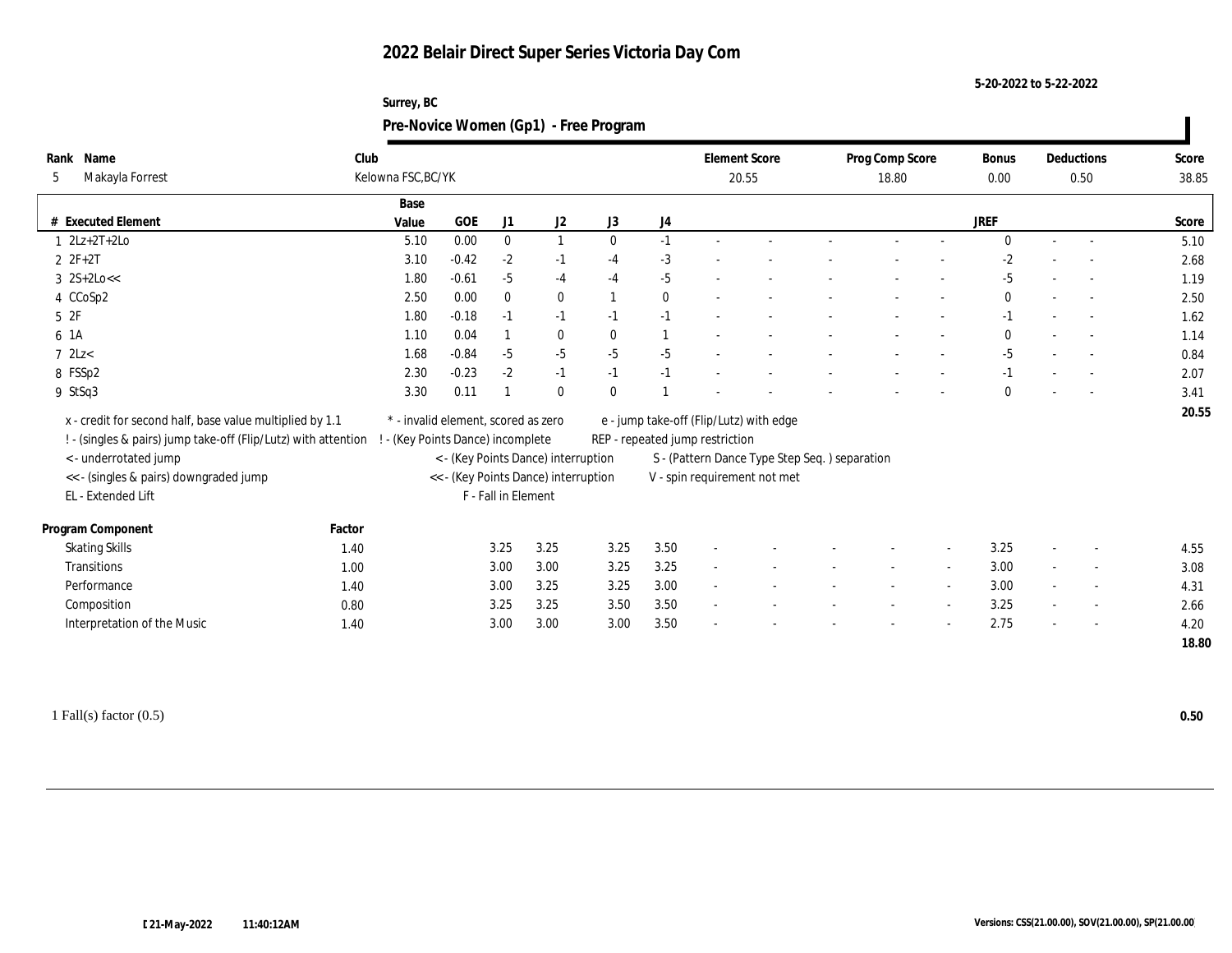| Surrey, BC                            |
|---------------------------------------|
| Pre-Novice Women (Gp1) - Free Program |

| Name<br>Rank                                                                            | Club   |                                     |         |                     |                                      |              |                | <b>Element Score</b>            |                                               | Prog Comp Score | Bonus        | Deductions               | Score |
|-----------------------------------------------------------------------------------------|--------|-------------------------------------|---------|---------------------|--------------------------------------|--------------|----------------|---------------------------------|-----------------------------------------------|-----------------|--------------|--------------------------|-------|
| Alicia Liu<br>6                                                                         |        | Champs ISC of BC, BC/YK             |         |                     |                                      |              |                |                                 | 18.57                                         | 18.50           | 0.00         | 0.00                     | 37.07 |
|                                                                                         |        | Base                                |         |                     |                                      |              |                |                                 |                                               |                 |              |                          |       |
| <b>Executed Element</b>                                                                 |        | Value                               | GOE     | J1                  | J <sub>2</sub>                       | J3           | J4             |                                 |                                               |                 | <b>JREF</b>  |                          | Score |
| 12Lz                                                                                    |        | 2.10                                | 0.28    | $\boldsymbol{2}$    | $\mathbf{1}$                         |              | $\mathbf{2}$   |                                 |                                               |                 |              |                          | 2.38  |
| $2$ 1A <<                                                                               |        | 0.00                                |         | $\sim$              | $\overline{\phantom{a}}$             |              |                |                                 |                                               |                 |              |                          | 0.00  |
| $3 \text{ } 2F(e)+2T+2T<<$                                                              |        | 3.14                                | $-0.67$ | $-5$                | $-4$                                 | $-4$         | $-5$           |                                 |                                               |                 | -5           | $\sim$                   | 2.47  |
| 4 FCSp1                                                                                 |        | 1.90                                | $-0.19$ | $-1$                | $-1$                                 | $-1$         | $\bf{0}$       |                                 |                                               |                 | $-1$         | $\overline{a}$           | 1.71  |
| $5$ 2Lo+2Lo                                                                             |        | 3.40                                | 0.00    | $\theta$            | $\bf{0}$                             | $\mathbf{0}$ | $\bf{0}$       |                                 |                                               |                 |              | $\sim$                   | 3.40  |
| $6$ $2Lz+1A+SEQ$                                                                        |        | 2.56                                | 0.00    | $\mathbf{0}$        | $\bf{0}$                             | $\bf{0}$     | $\overline{1}$ |                                 |                                               |                 | $\mathbf{0}$ |                          | 2.56  |
| 72F                                                                                     |        | 1.80                                | $-0.18$ | $-1$                | $-1$                                 | $-1$         | $\bf{0}$       |                                 |                                               |                 | $-1$         |                          | 1.62  |
| 8 StSq2                                                                                 |        | 2.60                                | $-0.17$ | $-1$                | $\bf{0}$                             | $-1$         | $\bf{0}$       |                                 |                                               |                 | $-2$         |                          | 2.43  |
| 9 CCoSp1                                                                                |        | 2.00                                | 0.00    | $-1$                | $\bf{0}$                             | $\mathbf{0}$ |                |                                 |                                               |                 | $\mathbf{0}$ |                          | 2.00  |
| x - credit for second half, base value multiplied by 1.1                                |        | * - invalid element, scored as zero |         |                     |                                      |              |                |                                 |                                               |                 |              |                          | 18.57 |
|                                                                                         |        |                                     |         |                     |                                      |              |                |                                 | e - jump take-off (Flip/Lutz) with edge       |                 |              |                          |       |
| ! - (singles & pairs) jump take-off (Flip/Lutz) with attention<br>< - underrotated jump |        | ! - (Key Points Dance) incomplete   |         |                     | < - (Key Points Dance) interruption  |              |                | REP - repeated jump restriction |                                               |                 |              |                          |       |
| << - (singles & pairs) downgraded jump                                                  |        |                                     |         |                     | << - (Key Points Dance) interruption |              |                |                                 | S - (Pattern Dance Type Step Seq.) separation |                 |              |                          |       |
| EL - Extended Lift                                                                      |        |                                     |         | F - Fall in Element |                                      |              |                |                                 | V - spin requirement not met                  |                 |              |                          |       |
|                                                                                         |        |                                     |         |                     |                                      |              |                |                                 |                                               |                 |              |                          |       |
| Program Component                                                                       | Factor |                                     |         |                     |                                      |              |                |                                 |                                               |                 |              |                          |       |
| <b>Skating Skills</b>                                                                   | 1.40   |                                     |         | 3.50                | 3.25                                 | 3.25         | 4.00           |                                 |                                               |                 | 3.25         | $\sim$                   | 4.66  |
| <b>Transitions</b>                                                                      | 1.00   |                                     |         | 2.50                | 3.50                                 | 2.75         | 3.75           |                                 |                                               |                 | 3.25         | $\overline{\phantom{a}}$ | 3.17  |
| Performance                                                                             | 1.40   |                                     |         | 2.75                | 3.25                                 | 3.00         | 4.00           |                                 |                                               |                 | 3.00         | $\overline{\phantom{a}}$ | 4.31  |
| Composition                                                                             | 0.80   |                                     |         | 2.50                | 3.50                                 | 2.75         | 4.00           | $\sim$                          |                                               |                 | 2.75         | $\sim$                   | 2.40  |
| Interpretation of the Music                                                             | 1.40   |                                     |         | 2.25                | 3.25                                 | 2.75         | 3.50           |                                 |                                               |                 | 2.50         |                          | 3.96  |
|                                                                                         |        |                                     |         |                     |                                      |              |                |                                 |                                               |                 |              |                          | 18.50 |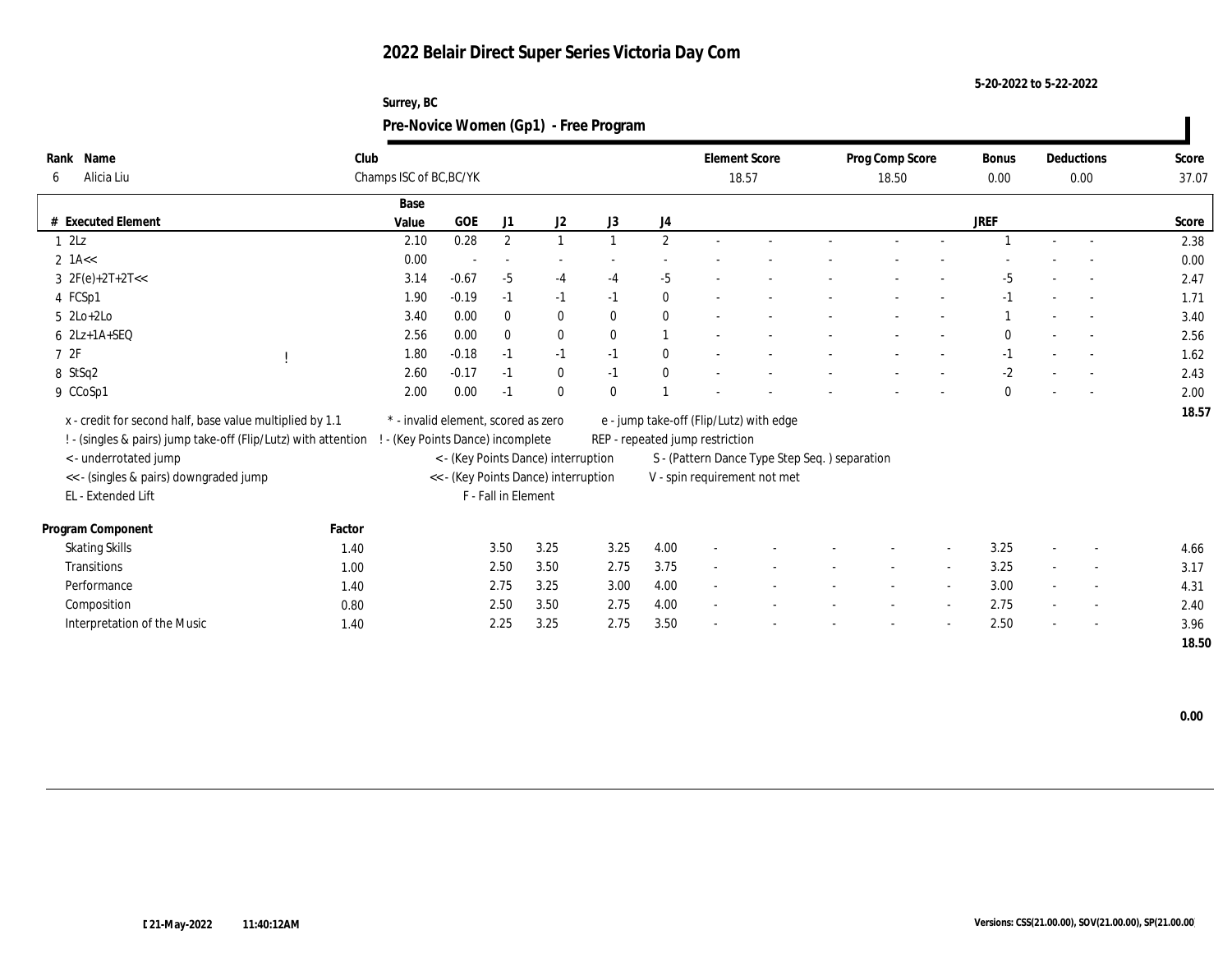| Surrey, BC                            |
|---------------------------------------|
| Pre-Novice Women (Gp1) - Free Program |

| Rank Name                                                       | Club   |                                     |         |                     |                                                                             |              |              |                                 | <b>Element Score</b>                           | Prog Comp Score |                          | Bonus        | Deductions               | Score |
|-----------------------------------------------------------------|--------|-------------------------------------|---------|---------------------|-----------------------------------------------------------------------------|--------------|--------------|---------------------------------|------------------------------------------------|-----------------|--------------------------|--------------|--------------------------|-------|
| Rachel Yeong                                                    |        | Sunset FSC, BC/YK                   |         |                     |                                                                             |              |              |                                 | 20.29                                          | 17.58           |                          | 0.00         | 1.00                     | 36.87 |
|                                                                 |        | Base                                |         |                     |                                                                             |              |              |                                 |                                                |                 |                          |              |                          |       |
| # Executed Element                                              |        | Value                               | GOE     | J1                  | J2                                                                          | J3           | J4           |                                 |                                                |                 |                          | <b>JREF</b>  |                          | Score |
| $1 \quad 2Lz+2T$                                                |        | 3.40                                | 0.00    | $\mathbf{0}$        | $-1$                                                                        | $\theta$     | $\mathbf{1}$ |                                 |                                                |                 |                          | $\Omega$     | $\overline{a}$           | 3.40  |
| $2 F + 2T$                                                      |        | 3.10                                | 0.00    | $\bf{0}$            | $\mathbf{1}$                                                                | $\mathbf{0}$ | $\bf{0}$     |                                 |                                                |                 |                          | $\theta$     |                          | 3.10  |
| 3 2F                                                            |        | 1.80                                | $-0.24$ | $-2$                | $-2$                                                                        | $-1$         | $-1$         |                                 |                                                |                 |                          | $-1$         |                          | 1.56  |
| $4$ 2Lo+1Lo                                                     |        | 2.20                                | $-0.23$ | $-1$                | $-1$                                                                        | $-3$         | $-2$         |                                 |                                                |                 |                          | $\theta$     | $\overline{\phantom{a}}$ | 1.97  |
| 5 FSSp3                                                         |        | 2.60                                | 0.00    | $-1$                | $\mathbf{1}$                                                                | $\mathbf{0}$ | $-1$         |                                 |                                                |                 |                          |              | $\overline{a}$           | 2.60  |
| 6 StSq2                                                         |        | 2.60                                | $-0.09$ | $-1$                |                                                                             | $\bf{0}$     | $\bf{0}$     |                                 |                                                |                 |                          | $-1$         | $\overline{\phantom{a}}$ | 2.51  |
| $7$ 2Lzq                                                        |        | 2.10                                | $-1.05$ | $-5$                | $-5$                                                                        | $-5$         | $-5$         |                                 |                                                |                 |                          | $-5$         | $\overline{\phantom{a}}$ | 1.05  |
| 8 1 A                                                           |        | 1.10                                | 0.00    | $\mathbf{0}$        | $\bf{0}$                                                                    | $\mathbf{0}$ | 1            |                                 |                                                |                 |                          | $\mathbf{0}$ | $\overline{a}$           | 1.10  |
| 9 CCoSp3                                                        |        | 3.00                                | 0.00    | $\bf{0}$            | $\bf{0}$                                                                    | $\theta$     | $\theta$     |                                 |                                                |                 |                          |              | $\overline{a}$           | 3.00  |
| x - credit for second half, base value multiplied by 1.1        |        | * - invalid element, scored as zero |         |                     |                                                                             |              |              |                                 | e - jump take-off (Flip/Lutz) with edge        |                 |                          |              |                          | 20.29 |
| ! - (singles & pairs) jump take-off (Flip/Lutz) with attention  |        | - (Key Points Dance) incomplete     |         |                     |                                                                             |              |              | REP - repeated jump restriction |                                                |                 |                          |              |                          |       |
|                                                                 |        |                                     |         |                     |                                                                             |              |              |                                 |                                                |                 |                          |              |                          |       |
| < - underrotated jump<br><< - (singles & pairs) downgraded jump |        |                                     |         |                     | < - (Key Points Dance) interruption<br><< - (Key Points Dance) interruption |              |              |                                 | S - (Pattern Dance Type Step Seq. ) separation |                 |                          |              |                          |       |
| EL - Extended Lift                                              |        |                                     |         | F - Fall in Element |                                                                             |              |              |                                 | V - spin requirement not met                   |                 |                          |              |                          |       |
|                                                                 |        |                                     |         |                     |                                                                             |              |              |                                 |                                                |                 |                          |              |                          |       |
| Program Component                                               | Factor |                                     |         |                     |                                                                             |              |              |                                 |                                                |                 |                          |              |                          |       |
| <b>Skating Skills</b>                                           | 1.40   |                                     |         | 3.00                | 3.00                                                                        | 2.75         | 3.50         |                                 |                                                |                 | $\overline{\phantom{a}}$ | 2.75         | $\overline{\phantom{a}}$ | 4.09  |
| Transitions                                                     | 1.00   |                                     |         | 2.75                | 2.75                                                                        | 2.75         | 3.00         |                                 |                                                |                 | $\overline{\phantom{a}}$ | 2.75         | $\sim$                   | 2.75  |
| Performance                                                     | 1.40   |                                     |         | 3.25                | 3.00                                                                        | 3.00         | 3.50         |                                 |                                                |                 |                          | 3.00         | $\overline{\phantom{a}}$ | 4.31  |
| Composition                                                     | 0.80   |                                     |         | 3.00                | 3.00                                                                        | 2.75         | $3.50\,$     | $\sim$                          |                                                |                 | $\sim$                   | 2.75         | $\overline{\phantom{a}}$ | 2.34  |
| Interpretation of the Music                                     | 1.40   |                                     |         | 3.25                | 3.00                                                                        | 2.50         | 3.25         |                                 |                                                |                 |                          | 2.25         |                          | 4.09  |
|                                                                 |        |                                     |         |                     |                                                                             |              |              |                                 |                                                |                 |                          |              |                          | 17.58 |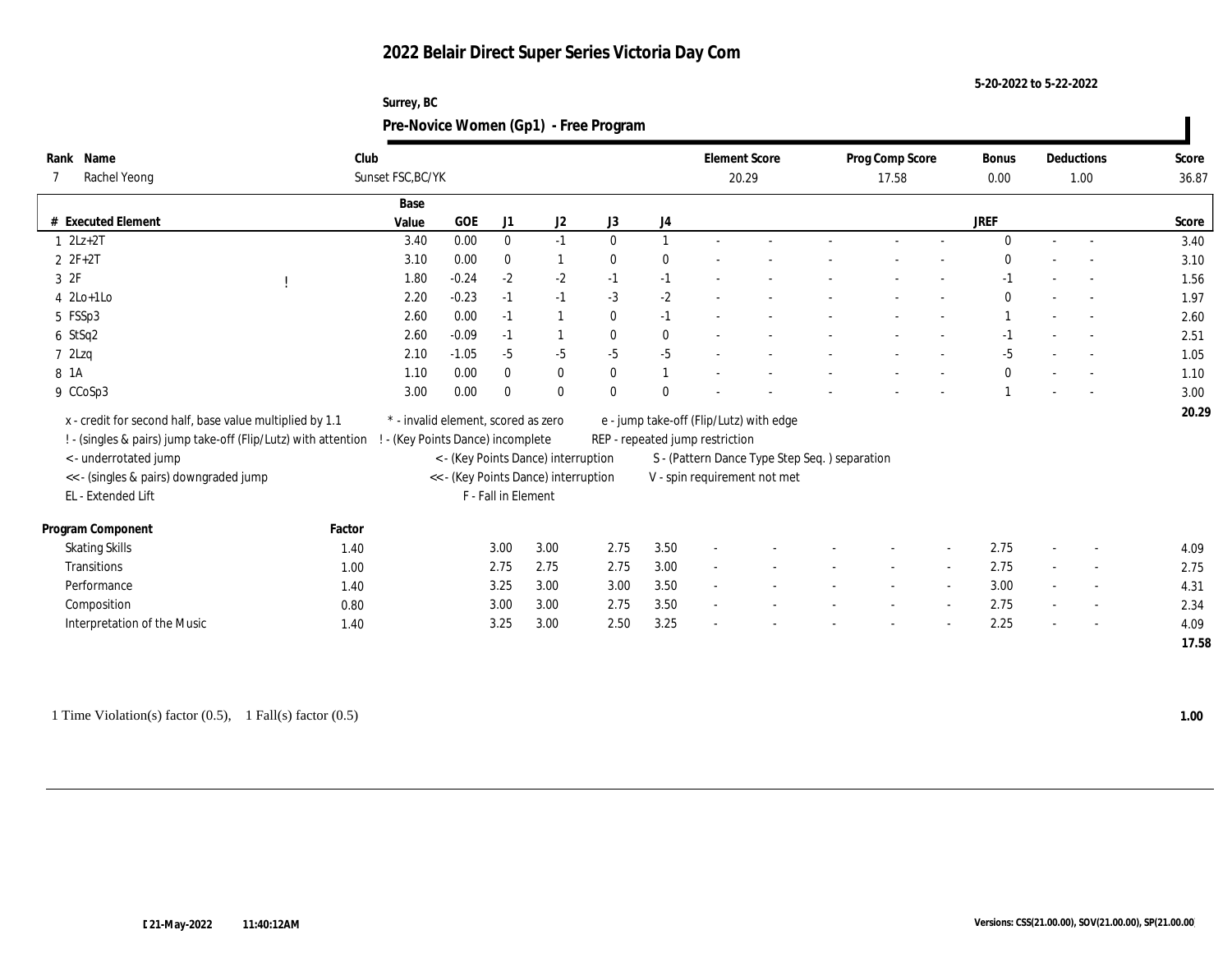**5-20-2022 to 5-22-2022**

#### **Surrey, BC Pre-Novice Women (Gp1) - Free Program**

| Name<br>Rank<br>Liya Pan<br>8                                  | Club   | Connaught SC, BC/YK                 |              |                     |                                      |              |                  | <b>Element Score</b><br>17.34   |                                               | Prog Comp Score<br>18.98 |                          |              |        | Deductions<br>0.00       |        | Score<br>36.32 |
|----------------------------------------------------------------|--------|-------------------------------------|--------------|---------------------|--------------------------------------|--------------|------------------|---------------------------------|-----------------------------------------------|--------------------------|--------------------------|--------------|--------|--------------------------|--------|----------------|
|                                                                |        | Base                                |              |                     |                                      |              |                  |                                 |                                               |                          |                          |              |        |                          |        |                |
| # Executed Element                                             |        | Value                               | $_{\rm GOE}$ | J1                  | J2                                   | J3           | $_{\mathrm{J}4}$ |                                 |                                               |                          |                          | <b>JREF</b>  |        |                          |        | Score          |
| $1 \quad 2Lz+2T$                                               |        | 3.40                                | 0.07         | $\bf{0}$            | $\mathbf{1}$                         | $\Omega$     | $\mathbf{1}$     |                                 |                                               | $\sim$                   |                          | $\Omega$     | $\sim$ | $\sim$                   |        | 3.47           |
| $2 \; 1A$                                                      |        | 1.10                                | 0.04         | $\mathbf{0}$        | $\bf{0}$                             | $\bf{0}$     |                  |                                 |                                               |                          |                          |              |        |                          |        | 1.14           |
| $3 \t2F+2T$                                                    |        | 3.10                                | $-0.24$      | $-1$                | $-2$                                 | $-1$         | $-2$             |                                 |                                               |                          |                          |              |        |                          |        | 2.86           |
| $4$ $2Lo+2Log$                                                 |        | 3.40                                | $-0.79$      | $-4$                | $-4$                                 | $-5$         | $-5$             |                                 |                                               |                          |                          | $-5$         |        | $\overline{\phantom{a}}$ |        | 2.61           |
| 5 2S                                                           |        | 1.30                                | 0.00         | $\bf{0}$            | $\bf{0}$                             | $\mathbf{0}$ | $\bf{0}$         |                                 |                                               |                          |                          | $\bf{0}$     |        | $\overline{\phantom{a}}$ |        | 1.30           |
| 6 FCSpB                                                        |        | 1.60                                | $-0.69$      | $-5$                | $-5$                                 | $-4$         | $-1$             |                                 |                                               |                          |                          | $-4$         |        | $\overline{\phantom{a}}$ |        | 0.91           |
| 7 StSq1                                                        |        | 1.80                                | $-0.06$      | $-1$                | $-1$                                 | $\mathbf{0}$ | $\bf{0}$         |                                 |                                               |                          |                          | $\mathbf{0}$ |        | $\overline{\phantom{a}}$ |        | 1.74           |
| 8 2Lzq                                                         |        | 2.10                                | $-0.42$      | $-2$                | $\mbox{-}2$                          | $-2$         | $-2$             |                                 |                                               |                          |                          | $-2$         |        | $\overline{\phantom{a}}$ |        | 1.68           |
| 9 2F(e)q                                                       |        |                                     |              |                     |                                      |              |                  |                                 |                                               |                          |                          |              |        |                          | $\ast$ | 0.00           |
| $10$ CCoSp2 (V)                                                |        | 1.88                                | $-0.25$      | $-3$                | $-1$                                 | $-2$         | $-1$             |                                 |                                               |                          |                          | $-1$         |        | $\overline{\phantom{a}}$ |        | 1.63           |
| x - credit for second half, base value multiplied by 1.1       |        | * - invalid element, scored as zero |              |                     |                                      |              |                  |                                 | e - jump take-off (Flip/Lutz) with edge       |                          |                          |              |        |                          |        | 17.34          |
| ! - (singles & pairs) jump take-off (Flip/Lutz) with attention |        | ! - (Key Points Dance) incomplete   |              |                     |                                      |              |                  | REP - repeated jump restriction |                                               |                          |                          |              |        |                          |        |                |
| <- underrotated jump                                           |        |                                     |              |                     | < - (Key Points Dance) interruption  |              |                  |                                 | S - (Pattern Dance Type Step Seq.) separation |                          |                          |              |        |                          |        |                |
| << - (singles & pairs) downgraded jump                         |        |                                     |              |                     | << - (Key Points Dance) interruption |              |                  |                                 | V - spin requirement not met                  |                          |                          |              |        |                          |        |                |
| EL - Extended Lift                                             |        |                                     |              | F - Fall in Element |                                      |              |                  |                                 |                                               |                          |                          |              |        |                          |        |                |
| Program Component                                              | Factor |                                     |              |                     |                                      |              |                  |                                 |                                               |                          |                          |              |        |                          |        |                |
| <b>Skating Skills</b>                                          | 1.40   |                                     |              | 3.00                | 3.25                                 | 3.50         | 3.75             |                                 |                                               |                          | $\overline{\phantom{a}}$ | 3.50         |        | $\overline{\phantom{a}}$ |        | 4.79           |
| Transitions                                                    | 1.00   |                                     |              | 3.25                | 3.00                                 | 3.00         | 3.50             |                                 |                                               |                          |                          | 3.50         |        | $\sim$                   |        | 3.25           |
| Performance                                                    | 1.40   |                                     |              | 2.75                | 3.00                                 | 2.75         | 3.75             | $\overline{\phantom{a}}$        |                                               |                          | $\overline{\phantom{a}}$ | 3.25         |        | $\overline{\phantom{a}}$ |        | 4.20           |
| Composition                                                    | 0.80   |                                     |              | 3.00                | 2.75                                 | 3.25         | 4.00             |                                 |                                               |                          | $\overline{\phantom{a}}$ | 3.25         |        | $\overline{\phantom{a}}$ |        | 2.54           |
| Interpretation of the Music                                    | 1.40   |                                     |              | 2.25                | 3.00                                 | 2.75         | 3.50             |                                 |                                               |                          |                          | 3.25         |        | $\overline{\phantom{a}}$ |        | 4.20           |
|                                                                |        |                                     |              |                     |                                      |              |                  |                                 |                                               |                          |                          |              |        |                          |        | 18.98          |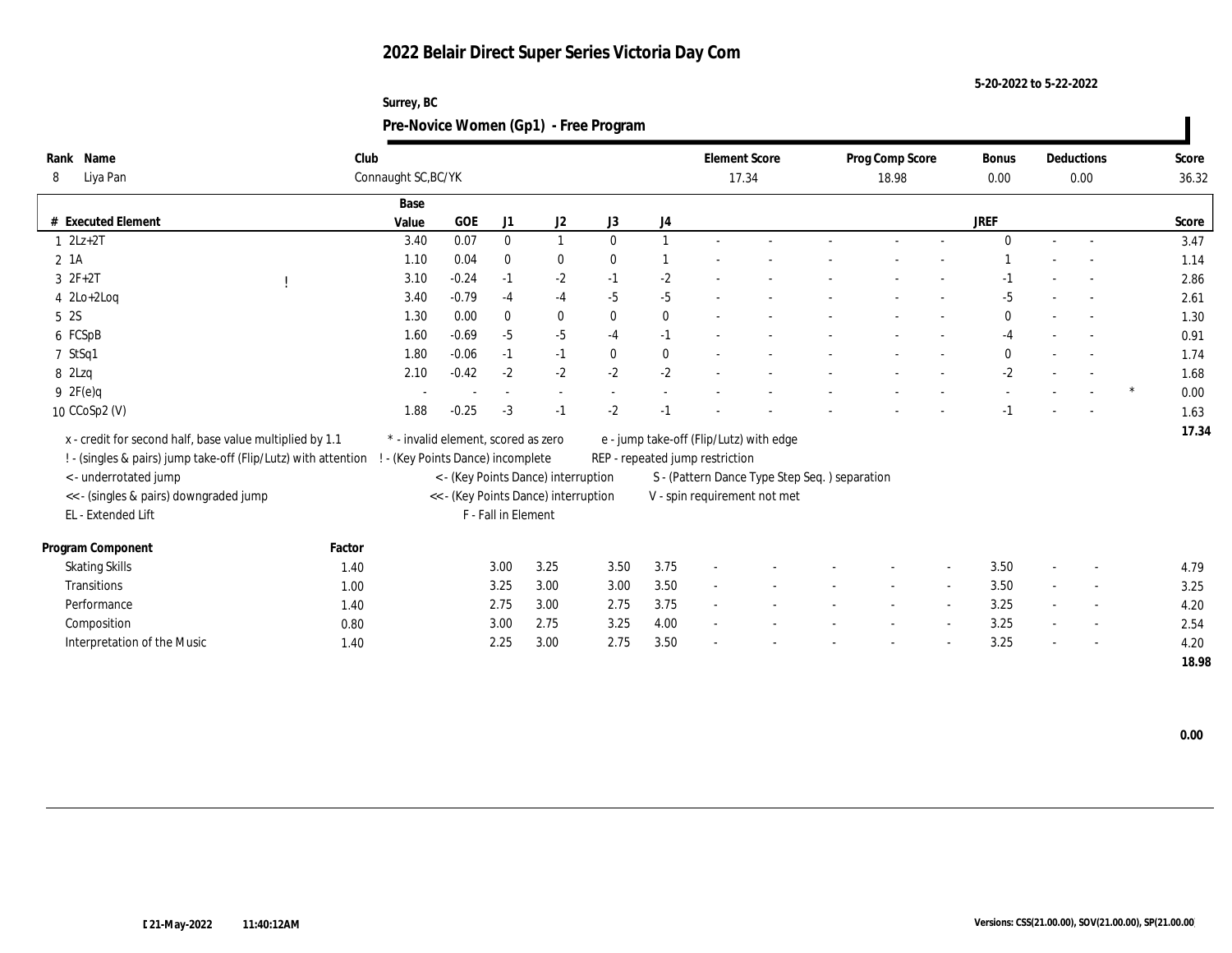| Surrey, BC                            |
|---------------------------------------|
| Pre-Novice Women (Gp1) - Free Program |

| Rank Name                                                                               | Club   |                                     |         |                     |                                      |              |          |                                 | <b>Element Score</b>                          | Prog Comp Score |                          | Bonus        | Deductions               | Score |
|-----------------------------------------------------------------------------------------|--------|-------------------------------------|---------|---------------------|--------------------------------------|--------------|----------|---------------------------------|-----------------------------------------------|-----------------|--------------------------|--------------|--------------------------|-------|
| Lia Gardner<br>9                                                                        |        | Killarney FSC, BC/YK                |         |                     |                                      |              |          |                                 | 16.00                                         | 17.87           |                          | 0.00         | 0.00                     | 33.87 |
|                                                                                         |        | Base                                |         |                     |                                      |              |          |                                 |                                               |                 |                          |              |                          |       |
| # Executed Element                                                                      |        | Value                               | GOE     | J1                  | J <sub>2</sub>                       | J3           | J4       |                                 |                                               |                 |                          | <b>JREF</b>  |                          | Score |
| $1 \t2F<+2Lo<+2Ta$                                                                      |        | 4.10                                | $-0.72$ | $-5$                | $-5$                                 | $-5$         | $-4$     |                                 |                                               |                 |                          | $-5$         |                          | 3.38  |
| 2 $2Lz+2T<$                                                                             |        | 2.72                                | $-0.61$ | $-4$                | $-2$                                 | $-4$         | $-3$     |                                 |                                               |                 |                          | $-4$         |                          | 2.11  |
| 3 StSq1                                                                                 |        | 1.80                                | 0.00    | $-2$                | 1                                    | $\mathbf{0}$ | $\bf{0}$ |                                 |                                               |                 |                          | $\mathbf{0}$ | $\overline{\phantom{a}}$ | 1.80  |
| 4 FSSp2                                                                                 |        | 2.30                                | 0.00    | $-1$                | $\bf{0}$                             | $\mathbf{0}$ | $\bf{0}$ |                                 |                                               |                 |                          | $\mathbf{0}$ | $\overline{a}$           | 2.30  |
| 5 2Fq                                                                                   |        | 1.80                                | $-0.54$ | $-4$                | $-3$                                 | $-3$         | $-3$     |                                 |                                               |                 |                          | $-3$         | $\sim$                   | 1.26  |
| 62Lzq                                                                                   |        | 2.10                                | $-0.42$ | $-3$                | $-2$                                 | $-2$         | $-2$     |                                 |                                               |                 |                          | $-2$         |                          | 1.68  |
| $7 \text{ } 2\text{Lo}$                                                                 |        | 1.36                                | $-0.32$ | $-3$                | $-1$                                 | $-3$         | $-2$     |                                 |                                               |                 |                          | $-2$         |                          | 1.04  |
| 8 1A<+1A<<+SEQ                                                                          |        | 0.70                                | $-0.35$ | $-4$                | $-3$                                 | $-4$         | $-4$     |                                 |                                               |                 |                          | $-5$         |                          | 0.35  |
| 9 CCoSp2                                                                                |        | 2.50                                | $-0.42$ | $-4$                | $-1$                                 | $-3$         | $-1$     |                                 |                                               |                 |                          | $-1$         | $\sim$                   | 2.08  |
| x - credit for second half, base value multiplied by 1.1                                |        | * - invalid element, scored as zero |         |                     |                                      |              |          |                                 | e - jump take-off (Flip/Lutz) with edge       |                 |                          |              |                          | 16.00 |
|                                                                                         |        |                                     |         |                     |                                      |              |          |                                 |                                               |                 |                          |              |                          |       |
| ! - (singles & pairs) jump take-off (Flip/Lutz) with attention<br>< - underrotated jump |        | - (Key Points Dance) incomplete     |         |                     | < - (Key Points Dance) interruption  |              |          | REP - repeated jump restriction |                                               |                 |                          |              |                          |       |
| << - (singles & pairs) downgraded jump                                                  |        |                                     |         |                     | << - (Key Points Dance) interruption |              |          |                                 | S - (Pattern Dance Type Step Seq.) separation |                 |                          |              |                          |       |
| EL - Extended Lift                                                                      |        |                                     |         | F - Fall in Element |                                      |              |          |                                 | V - spin requirement not met                  |                 |                          |              |                          |       |
|                                                                                         |        |                                     |         |                     |                                      |              |          |                                 |                                               |                 |                          |              |                          |       |
| Program Component                                                                       | Factor |                                     |         |                     |                                      |              |          |                                 |                                               |                 |                          |              |                          |       |
| <b>Skating Skills</b>                                                                   | 1.40   |                                     |         | 2.75                | 3.25                                 | 3.00         | 3.50     | $\overline{\phantom{a}}$        |                                               |                 | $\overline{\phantom{a}}$ | 3.00         | $\overline{\phantom{a}}$ | 4.31  |
| Transitions                                                                             | 1.00   |                                     |         | 2.50                | 3.00                                 | 2.75         | 3.25     |                                 |                                               |                 | $\overline{a}$           | 2.75         | $\overline{\phantom{a}}$ | 2.83  |
| Performance                                                                             | 1.40   |                                     |         | 2.75                | 3.25                                 | 3.00         | 3.50     |                                 |                                               |                 |                          | 3.00         | $\overline{\phantom{a}}$ | 4.31  |
| Composition                                                                             | 0.80   |                                     |         | 2.75                | 3.25                                 | 2.75         | 3.50     | $\sim$                          |                                               |                 | $\overline{\phantom{a}}$ | 3.25         | $\sim$                   | 2.46  |
| Interpretation of the Music                                                             | 1.40   |                                     |         | 2.25                | 3.25                                 | 2.50         | 3.25     |                                 |                                               |                 |                          | 2.75         | $\overline{\phantom{a}}$ | 3.96  |
|                                                                                         |        |                                     |         |                     |                                      |              |          |                                 |                                               |                 |                          |              |                          | 17.87 |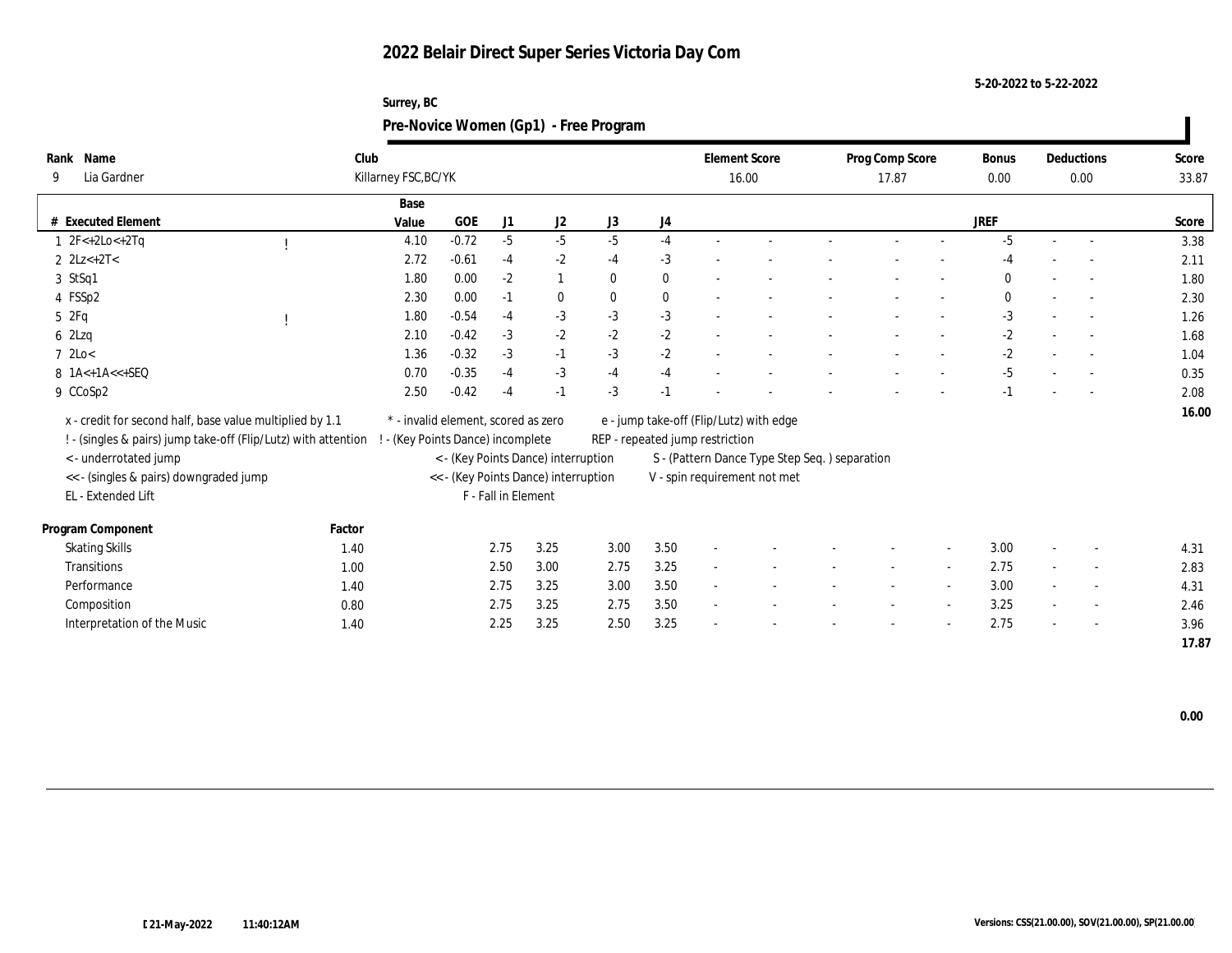| Surrey, BC                            |
|---------------------------------------|
| Pre-Novice Women (Gp1) - Free Program |

| Name<br>Rank                                                                            | Club            |                                     |         |                     |                                      |              |              | <b>Element Score</b>            |                                               | Prog Comp Score |                          | <b>Bonus</b> | Deductions               | Score |
|-----------------------------------------------------------------------------------------|-----------------|-------------------------------------|---------|---------------------|--------------------------------------|--------------|--------------|---------------------------------|-----------------------------------------------|-----------------|--------------------------|--------------|--------------------------|-------|
| Anjali Wong<br>10                                                                       | Inlet SC, BC/YK |                                     |         |                     |                                      |              |              | 14.92                           |                                               | 19.12           |                          | 0.00         | 1.00                     | 33.04 |
|                                                                                         |                 | Base                                |         |                     |                                      |              |              |                                 |                                               |                 |                          |              |                          |       |
| <b>Executed Element</b>                                                                 |                 | Value                               | GOE     | J1                  | J2                                   | J3           | J4           |                                 |                                               |                 |                          | <b>JREF</b>  |                          | Score |
| $1 \text{ A}$                                                                           |                 | 1.10                                | 0.04    | $\bf{0}$            | $\bf{0}$                             | $\mathbf{0}$ | $\mathbf{1}$ |                                 |                                               |                 |                          |              |                          | 1.14  |
| $2 \text{ } 2Lz + 2T$                                                                   |                 | 3.40                                | $-0.35$ | $-2$                | $-1$                                 | $-2$         | $-2$         |                                 |                                               |                 |                          |              |                          | 3.05  |
| 3ZFq                                                                                    |                 | 1.80                                | $-0.90$ | $-5$                | $-5$                                 | $-5$         | $-5$         |                                 |                                               |                 |                          | -5           | $\sim$                   | 0.90  |
| 4 FSSp1                                                                                 |                 | 2.00                                | $-0.53$ | $-3$                | $-1$                                 | $-3$         | $-2$         |                                 |                                               |                 |                          | -4           | $\overline{a}$           | 1.47  |
| 5 2Lo                                                                                   |                 | 1.70                                | $-0.85$ | $-5$                | $-5$                                 | $-5$         | $-5$         |                                 |                                               |                 |                          | $-5$         | $\sim$                   | 0.85  |
| $6 \text{ } 2F(e)+1Lo <<$                                                               |                 | 1.44                                | $-0.53$ | $-4$                | $\bf{0}$                             | $-3$         | $-4$         |                                 |                                               |                 |                          | $-5$         |                          | 0.91  |
| 7 StSq1                                                                                 |                 | 1.80                                | 0.00    | $\mathbf{0}$        | $\bf{0}$                             | $\mathbf{0}$ | $-1$         |                                 |                                               |                 |                          | $\bf{0}$     |                          | 1.80  |
| $8 \t2S+1T$                                                                             |                 | 1.70                                | 0.00    | $\theta$            | $\bf{0}$                             | $\theta$     | $-1$         |                                 |                                               |                 |                          | $\mathbf{0}$ |                          | 1.70  |
| 9 CCoSp3                                                                                |                 | 3.00                                | 0.10    | $\theta$            | $\mathbf{0}$                         |              | $-1$         |                                 |                                               |                 |                          |              |                          | 3.10  |
| x - credit for second half, base value multiplied by 1.1                                |                 | * - invalid element, scored as zero |         |                     |                                      |              |              |                                 | e - jump take-off (Flip/Lutz) with edge       |                 |                          |              |                          | 14.92 |
|                                                                                         |                 | ! - (Key Points Dance) incomplete   |         |                     |                                      |              |              | REP - repeated jump restriction |                                               |                 |                          |              |                          |       |
| ! - (singles & pairs) jump take-off (Flip/Lutz) with attention<br>< - underrotated jump |                 |                                     |         |                     | < - (Key Points Dance) interruption  |              |              |                                 |                                               |                 |                          |              |                          |       |
| << - (singles & pairs) downgraded jump                                                  |                 |                                     |         |                     | << - (Key Points Dance) interruption |              |              |                                 | S - (Pattern Dance Type Step Seq.) separation |                 |                          |              |                          |       |
| EL - Extended Lift                                                                      |                 |                                     |         | F - Fall in Element |                                      |              |              |                                 | V - spin requirement not met                  |                 |                          |              |                          |       |
|                                                                                         |                 |                                     |         |                     |                                      |              |              |                                 |                                               |                 |                          |              |                          |       |
| Program Component                                                                       | Factor          |                                     |         |                     |                                      |              |              |                                 |                                               |                 |                          |              |                          |       |
| <b>Skating Skills</b>                                                                   | 1.40            |                                     |         | 2.75                | 2.75                                 | 3.00         | 3.50         |                                 |                                               |                 | $\overline{\phantom{a}}$ | 3.50         | $\sim$                   | 4.31  |
| <b>Transitions</b>                                                                      | 1.00            |                                     |         | 3.50                | 2.50                                 | 2.75         | 3.25         |                                 |                                               |                 |                          | 3.25         | $\overline{\phantom{a}}$ | 3.08  |
| Performance                                                                             | 1.40            |                                     |         | 3.25                | 2.75                                 | 3.00         | 3.50         |                                 |                                               |                 |                          | 3.50         | $\overline{\phantom{a}}$ | 4.55  |
| Composition                                                                             | 0.80            |                                     |         | 3.50                | 2.50                                 | 3.25         | 3.75         | $\sim$                          |                                               |                 |                          | 3.50         | $\sim$                   | 2.74  |
| Interpretation of the Music                                                             | 1.40            |                                     |         | 3.75                | 2.50                                 | 2.75         | 3.50         |                                 |                                               |                 |                          | 3.25         | $\overline{\phantom{a}}$ | 4.44  |
|                                                                                         |                 |                                     |         |                     |                                      |              |              |                                 |                                               |                 |                          |              |                          | 19.12 |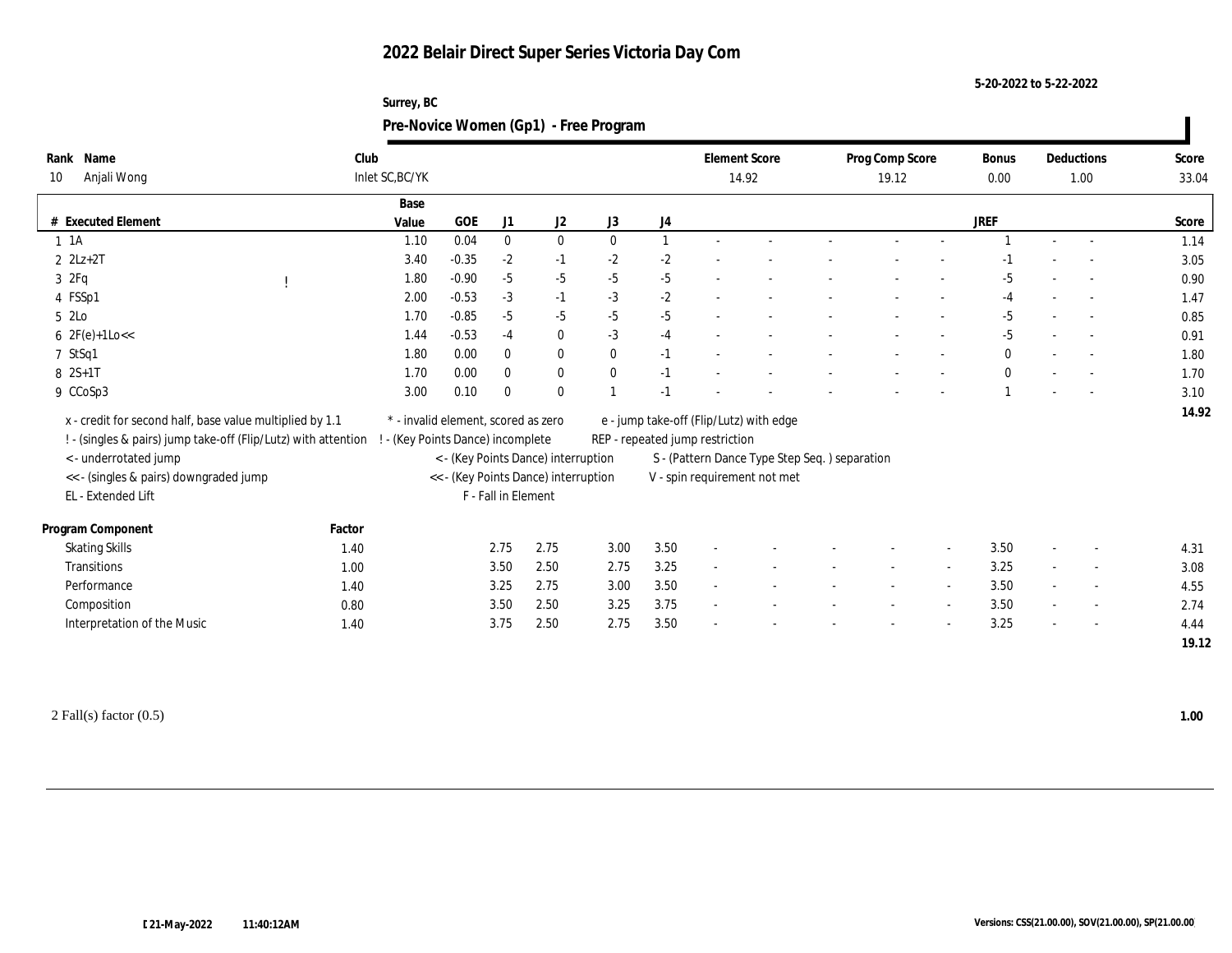| Surrey, BC                            |
|---------------------------------------|
| Pre-Novice Women (Gp1) - Free Program |

| Name<br>Rank                                                    | Club   |                                     |         |                          |                                                                             |              |      |                                 | <b>Element Score</b>                          | Prog Comp Score |                          | Bonus       | Deductions | Score |
|-----------------------------------------------------------------|--------|-------------------------------------|---------|--------------------------|-----------------------------------------------------------------------------|--------------|------|---------------------------------|-----------------------------------------------|-----------------|--------------------------|-------------|------------|-------|
| <b>Taylor Perkins</b><br>11                                     |        | Sungod SC, BC/YK                    |         |                          |                                                                             |              |      |                                 | 16.35                                         | 17.11           |                          | 0.00        | 0.50       | 32.96 |
|                                                                 |        | Base                                |         |                          |                                                                             |              |      |                                 |                                               |                 |                          |             |            |       |
| # Executed Element                                              |        | Value                               | GOE     | J1                       | J2                                                                          | J3           | J4   |                                 |                                               |                 |                          | <b>JREF</b> |            | Score |
| 12Lz                                                            |        | 2.10                                | $-0.42$ | $-3$                     | $-2$                                                                        | $-2$         | $-1$ |                                 |                                               |                 |                          | $-2$        |            | 1.68  |
| $2 \t2F+2Lo$                                                    |        | 3.50                                | 0.00    | $\bf{0}$                 | $\bf{0}$                                                                    | $\mathbf{0}$ |      |                                 |                                               |                 |                          | $\Omega$    |            | 3.50  |
| 3 CCoSp                                                         |        | 0.00                                |         | $\overline{\phantom{a}}$ | $\overline{\phantom{a}}$                                                    |              |      |                                 |                                               |                 |                          |             |            | 0.00  |
| $4$ $2Lo+1Eu<<+2S$                                              |        | 3.00                                | $-0.57$ | $-3$                     | $-3$                                                                        | $-3$         | $-4$ |                                 |                                               |                 |                          | -4          | $\sim$     | 2.43  |
| $5$ $2Lz+REP$                                                   |        | 1.47                                | $-0.42$ | $-2$                     | $-1$                                                                        | $-2$         | $-2$ |                                 |                                               |                 |                          | -2          |            | 1.05  |
| $6$ StSq3                                                       |        | 3.30                                | 0.33    | $\bf{0}$                 | $\mathbf{1}$                                                                |              |      |                                 |                                               |                 |                          |             |            | 3.63  |
| 72F                                                             |        | 1.80                                | $-0.84$ | $-5$                     | $-4$                                                                        | $-5$         | $-4$ |                                 |                                               |                 |                          | -5          |            | 0.96  |
| 8 1 A                                                           |        | 1.10                                | 0.07    |                          | $\bf{0}$                                                                    | $\mathbf{0}$ |      |                                 |                                               |                 |                          |             | $\sim$     | 1.17  |
| 9 FSSp1                                                         |        | 2.00                                | $-0.07$ | $-1$                     | $\bf{0}$                                                                    | $\mathbf{0}$ | $-1$ |                                 |                                               |                 |                          | $\Omega$    |            | 1.93  |
| x - credit for second half, base value multiplied by 1.1        |        | * - invalid element, scored as zero |         |                          |                                                                             |              |      |                                 | e - jump take-off (Flip/Lutz) with edge       |                 |                          |             |            | 16.35 |
| ! - (singles & pairs) jump take-off (Flip/Lutz) with attention  |        | ! - (Key Points Dance) incomplete   |         |                          |                                                                             |              |      | REP - repeated jump restriction |                                               |                 |                          |             |            |       |
|                                                                 |        |                                     |         |                          |                                                                             |              |      |                                 |                                               |                 |                          |             |            |       |
| < - underrotated jump<br><< - (singles & pairs) downgraded jump |        |                                     |         |                          | < - (Key Points Dance) interruption<br><< - (Key Points Dance) interruption |              |      |                                 | S - (Pattern Dance Type Step Seq.) separation |                 |                          |             |            |       |
| EL - Extended Lift                                              |        |                                     |         | F - Fall in Element      |                                                                             |              |      |                                 | V - spin requirement not met                  |                 |                          |             |            |       |
|                                                                 |        |                                     |         |                          |                                                                             |              |      |                                 |                                               |                 |                          |             |            |       |
| Program Component                                               | Factor |                                     |         |                          |                                                                             |              |      |                                 |                                               |                 |                          |             |            |       |
| <b>Skating Skills</b>                                           | 1.40   |                                     |         | 2.75                     | 2.75                                                                        | 3.00         | 3.00 |                                 |                                               |                 | $\overline{\phantom{a}}$ | 3.00        | $\sim$     | 4.09  |
| Transitions                                                     | 1.00   |                                     |         | 2.50                     | 2.50                                                                        | 3.00         | 3.25 |                                 |                                               |                 |                          | 2.75        | $\sim$     | 2.75  |
| Performance                                                     | 1.40   |                                     |         | 3.25                     | 2.75                                                                        | 2.50         | 2.75 |                                 |                                               |                 |                          | 2.75        | $\sim$     | 3.85  |
| Composition                                                     | 0.80   |                                     |         | 3.00                     | 2.25                                                                        | 3.00         | 3.25 | $\sim$                          |                                               |                 |                          | 3.25        | $\sim$     | 2.46  |
| Interpretation of the Music                                     | 1.40   |                                     |         | 2.75                     | 2.75                                                                        | 2.75         | 3.25 |                                 |                                               |                 |                          | 3.00        |            | 3.96  |
|                                                                 |        |                                     |         |                          |                                                                             |              |      |                                 |                                               |                 |                          |             |            | 17.11 |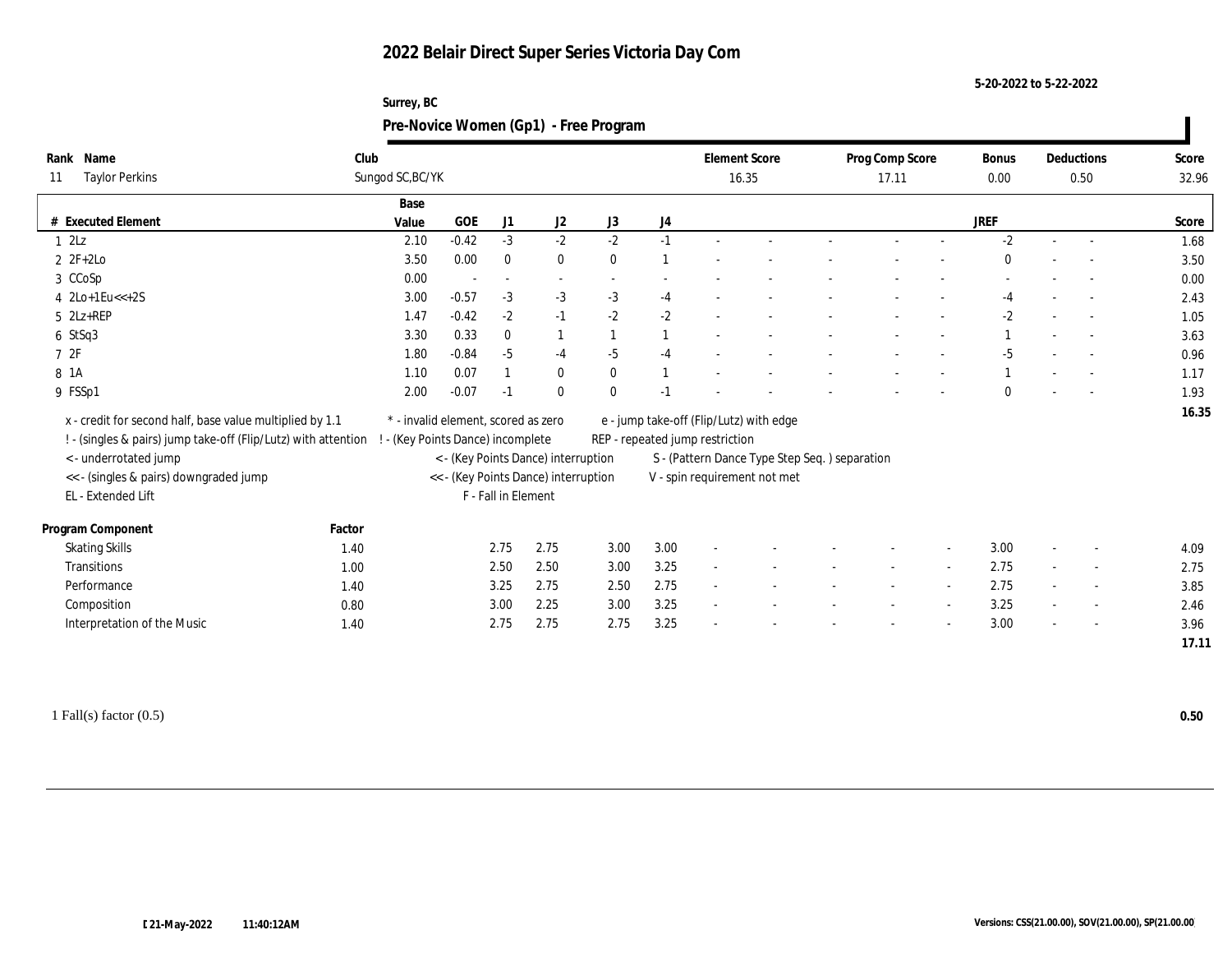| Surrey, BC                            |
|---------------------------------------|
| Pre-Novice Women (Gp1) - Free Program |

| Name<br>Rank                                                   | Club   |                                   |                                     |                     |                                                                             |              |                  |                                 | <b>Element Score</b>                                                          | Prog Comp Score | <b>Bonus</b> | Deductions               | Score |
|----------------------------------------------------------------|--------|-----------------------------------|-------------------------------------|---------------------|-----------------------------------------------------------------------------|--------------|------------------|---------------------------------|-------------------------------------------------------------------------------|-----------------|--------------|--------------------------|-------|
| Serena Lu<br>12                                                |        | Killarney FSC, BC/YK              |                                     |                     |                                                                             |              |                  |                                 | 16.99                                                                         | 16.28           | 0.00         | 0.50                     | 32.77 |
|                                                                |        | Base                              |                                     |                     |                                                                             |              |                  |                                 |                                                                               |                 |              |                          |       |
| # Executed Element                                             |        | Value                             | GOE                                 | J1                  | J2                                                                          | J3           | $_{\mathrm{J}4}$ |                                 |                                                                               |                 | JREF         |                          | Score |
| $1 2F+2T$                                                      |        | 3.10                              | 0.00                                | $\bf{0}$            | $\bf{0}$                                                                    | $\mathbf{0}$ | $\mathbf{0}$     |                                 |                                                                               |                 | $\Omega$     |                          | 3.10  |
| 2 2Lo                                                          |        | 1.70                              | 0.00                                | $\bf{0}$            | $\bf{0}$                                                                    | $\mathbf{0}$ |                  |                                 |                                                                               |                 | $\bf{0}$     |                          | 1.70  |
| 3 $2Lz<+2Tq$                                                   |        | 1.90                              | $-0.65$                             | $-5$                | $-4$                                                                        | $-5$         | $-5$             |                                 |                                                                               |                 | $-5$         |                          | 1.25  |
| 4 FCSp2                                                        |        | 2.30                              | 0.08                                | $\mathbf{0}$        | $\mathbf{1}$                                                                | $\mathbf{0}$ |                  |                                 |                                                                               |                 | $\mathbf{0}$ |                          | 2.38  |
| 5 2F                                                           |        | 1.80                              | 0.00                                | $\mathbf{0}$        | $\bf{0}$                                                                    | $\theta$     |                  |                                 |                                                                               |                 | $\mathbf{0}$ | $\sim$                   | 1.80  |
| 6 StSq1                                                        |        | 1.80                              | $-0.24$                             | $-2$                | $-1$                                                                        | $-1$         | $\bf{0}$         |                                 |                                                                               |                 | $-2$         |                          | 1.56  |
| $7$ $2Lz <$                                                    |        | 0.60                              | $-0.30$                             | $-5$                | $-5$                                                                        | $-5$         | $-5$             |                                 |                                                                               |                 | $-5$         |                          | 0.30  |
| 8 1A+1Eu+2S                                                    |        | 2.90                              | 0.00                                | $-1$                | $\bf{0}$                                                                    | $\mathbf{0}$ | $\bf{0}$         |                                 |                                                                               |                 | $\mathbf{0}$ |                          | 2.90  |
| 9 CCoSp2                                                       |        | 2.50                              | $-0.50$                             | $-3$                | $-2$                                                                        | $-2$         | $-2$             |                                 |                                                                               |                 | $-1$         | $\sim$                   | 2.00  |
| x - credit for second half, base value multiplied by 1.1       |        |                                   | * - invalid element, scored as zero |                     |                                                                             |              |                  |                                 | e - jump take-off (Flip/Lutz) with edge                                       |                 |              |                          | 16.99 |
|                                                                |        |                                   |                                     |                     |                                                                             |              |                  |                                 |                                                                               |                 |              |                          |       |
| ! - (singles & pairs) jump take-off (Flip/Lutz) with attention |        | ! - (Key Points Dance) incomplete |                                     |                     |                                                                             |              |                  | REP - repeated jump restriction |                                                                               |                 |              |                          |       |
| <- underrotated jump<br><< - (singles & pairs) downgraded jump |        |                                   |                                     |                     | < - (Key Points Dance) interruption<br><< - (Key Points Dance) interruption |              |                  |                                 | S - (Pattern Dance Type Step Seq.) separation<br>V - spin requirement not met |                 |              |                          |       |
|                                                                |        |                                   |                                     |                     |                                                                             |              |                  |                                 |                                                                               |                 |              |                          |       |
| EL - Extended Lift                                             |        |                                   |                                     | F - Fall in Element |                                                                             |              |                  |                                 |                                                                               |                 |              |                          |       |
| Program Component                                              | Factor |                                   |                                     |                     |                                                                             |              |                  |                                 |                                                                               |                 |              |                          |       |
| <b>Skating Skills</b>                                          | 1.40   |                                   |                                     | 2.50                | 2.75                                                                        | 2.75         | 3.25             |                                 |                                                                               |                 | 2.75         | $\sim$                   | 3.85  |
| Transitions                                                    | 1.00   |                                   |                                     | 2.50                | 2.50                                                                        | 2.50         | 3.00             |                                 |                                                                               |                 | 2.75         | $\overline{\phantom{a}}$ | 2.58  |
| Performance                                                    | 1.40   |                                   |                                     | 2.75                | 2.75                                                                        | 2.75         | 3.25             |                                 |                                                                               |                 | 2.50         | $\sim$                   | 3.85  |
| Composition                                                    | 0.80   |                                   |                                     | 2.25                | 3.00                                                                        | 3.00         | 3.50             | $\sim$                          |                                                                               |                 | 2.50         | $\sim$                   | 2.26  |
| Interpretation of the Music                                    | 1.40   |                                   |                                     | 2.25                | 3.25                                                                        | 2.75         | 3.00             |                                 |                                                                               |                 | 2.25         |                          | 3.74  |
|                                                                |        |                                   |                                     |                     |                                                                             |              |                  |                                 |                                                                               |                 |              |                          | 16.28 |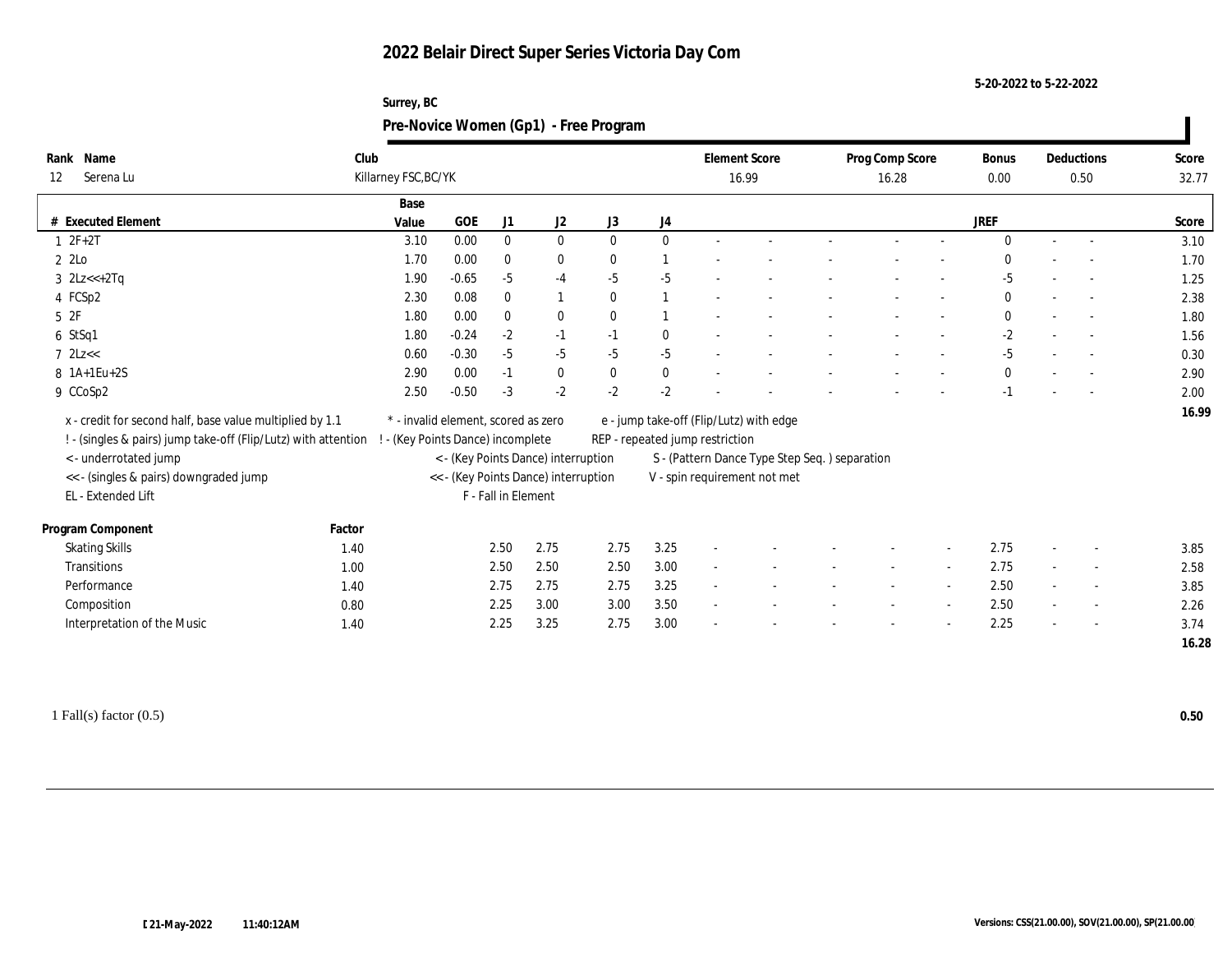#### **5-20-2022 to 5-22-2022**

#### **Surrey, BC Pre-Novice Women (Gp1) - Free Program**

| Name<br>Rank                                                   | Club   |                                     |         |                     |                                      |      |                | <b>Element Score</b>            |                                               | Prog Comp Score |                          | Bonus       | Deductions               | Score |
|----------------------------------------------------------------|--------|-------------------------------------|---------|---------------------|--------------------------------------|------|----------------|---------------------------------|-----------------------------------------------|-----------------|--------------------------|-------------|--------------------------|-------|
| Olivia Marr<br>13                                              |        | Coquitlam SC, BC/YK                 |         |                     |                                      |      |                |                                 | 16.09                                         | 17.78           |                          | 0.00        | 2.00                     | 31.87 |
|                                                                |        | Base                                |         |                     |                                      |      |                |                                 |                                               |                 |                          |             |                          |       |
| # Executed Element                                             |        | Value                               | GOE     | J1                  | J2                                   | J3   | J4             |                                 |                                               |                 |                          | <b>JREF</b> |                          | Score |
| 12Lz                                                           |        | 2.10                                | $-1.05$ | $-5$                | $-5$                                 | $-5$ | $-5$           |                                 |                                               |                 |                          | $-5$        | $\overline{a}$           | 1.05  |
| $2 \text{ } 2A <$                                              |        | 2.64                                | $-1.32$ | $-5$                | $-5$                                 | $-5$ | $-5$           |                                 |                                               |                 |                          | $-5$        |                          | 1.32  |
| 3 CCoSp3                                                       |        | 3.00                                | 0.30    |                     | $\mathbf{1}$                         |      |                |                                 |                                               |                 |                          |             |                          | 3.30  |
| $4$ $2F+1Eu+2S$                                                |        | 3.60                                | $-0.24$ | $-2$                | $-2$                                 | $-1$ | $\mathbf{0}$   |                                 |                                               |                 |                          | $-1$        |                          | 3.36  |
| $5$ 1A $<<$                                                    |        | 0.00                                |         | $\sim$              | $\sim$                               |      |                |                                 |                                               |                 |                          |             |                          | 0.00  |
| $6$ $2Lz+REP$                                                  |        | 1.47                                | $-1.05$ | $-5$                | $-5$                                 | $-5$ | $-5$           |                                 |                                               |                 |                          | -5          |                          | 0.42  |
| 7 2F                                                           |        | 1.80                                | $-0.90$ | $-5$                | $-5$                                 | $-5$ | $-5$           |                                 |                                               |                 |                          | $-5$        |                          | 0.90  |
| 8 StSq3                                                        |        | 3.30                                | 0.22    | $\mathbf{0}$        | $\bf{0}$                             |      | $\overline{1}$ |                                 |                                               |                 |                          |             |                          | 3.52  |
| 9 FCSp2                                                        |        | 2.30                                | $-0.08$ | $-1$                | $\mathbf{0}$                         | $-1$ | $\theta$       |                                 |                                               |                 |                          | $\Omega$    |                          | 2.22  |
| x - credit for second half, base value multiplied by 1.1       |        | * - invalid element, scored as zero |         |                     |                                      |      |                |                                 | e - jump take-off (Flip/Lutz) with edge       |                 |                          |             |                          | 16.09 |
| ! - (singles & pairs) jump take-off (Flip/Lutz) with attention |        | - (Key Points Dance) incomplete     |         |                     |                                      |      |                | REP - repeated jump restriction |                                               |                 |                          |             |                          |       |
| < - underrotated jump                                          |        |                                     |         |                     | < - (Key Points Dance) interruption  |      |                |                                 | S - (Pattern Dance Type Step Seq.) separation |                 |                          |             |                          |       |
| << - (singles & pairs) downgraded jump                         |        |                                     |         |                     | << - (Key Points Dance) interruption |      |                |                                 | V - spin requirement not met                  |                 |                          |             |                          |       |
| EL - Extended Lift                                             |        |                                     |         | F - Fall in Element |                                      |      |                |                                 |                                               |                 |                          |             |                          |       |
|                                                                |        |                                     |         |                     |                                      |      |                |                                 |                                               |                 |                          |             |                          |       |
| Program Component                                              | Factor |                                     |         |                     |                                      |      |                |                                 |                                               |                 |                          |             |                          |       |
| <b>Skating Skills</b>                                          | 1.40   |                                     |         | 3.00                | 2.75                                 | 3.50 | 3.00           | $\overline{\phantom{a}}$        |                                               |                 | $\overline{\phantom{a}}$ | 3.25        | $\sim$                   | 4.31  |
| Transitions                                                    | 1.00   |                                     |         | 3.25                | 2.50                                 | 3.50 | 3.25           |                                 |                                               |                 |                          | 2.75        | $\overline{\phantom{a}}$ | 3.08  |
| Performance                                                    | 1.40   |                                     |         | 2.75                | 2.50                                 | 2.75 | 2.75           |                                 |                                               |                 |                          | 2.50        | $\overline{\phantom{a}}$ | 3.74  |
| Composition                                                    | 0.80   |                                     |         | 3.00                | 2.25                                 | 3.00 | 3.75           | $\sim$                          |                                               |                 |                          | 2.75        | $\sim$                   | 2.34  |
| Interpretation of the Music                                    | 1.40   |                                     |         | 3.25                | 3.00                                 | 3.00 | 3.50           |                                 |                                               |                 |                          | 2.75        | $\overline{\phantom{a}}$ | 4.31  |
|                                                                |        |                                     |         |                     |                                      |      |                |                                 |                                               |                 |                          |             |                          | 17.78 |